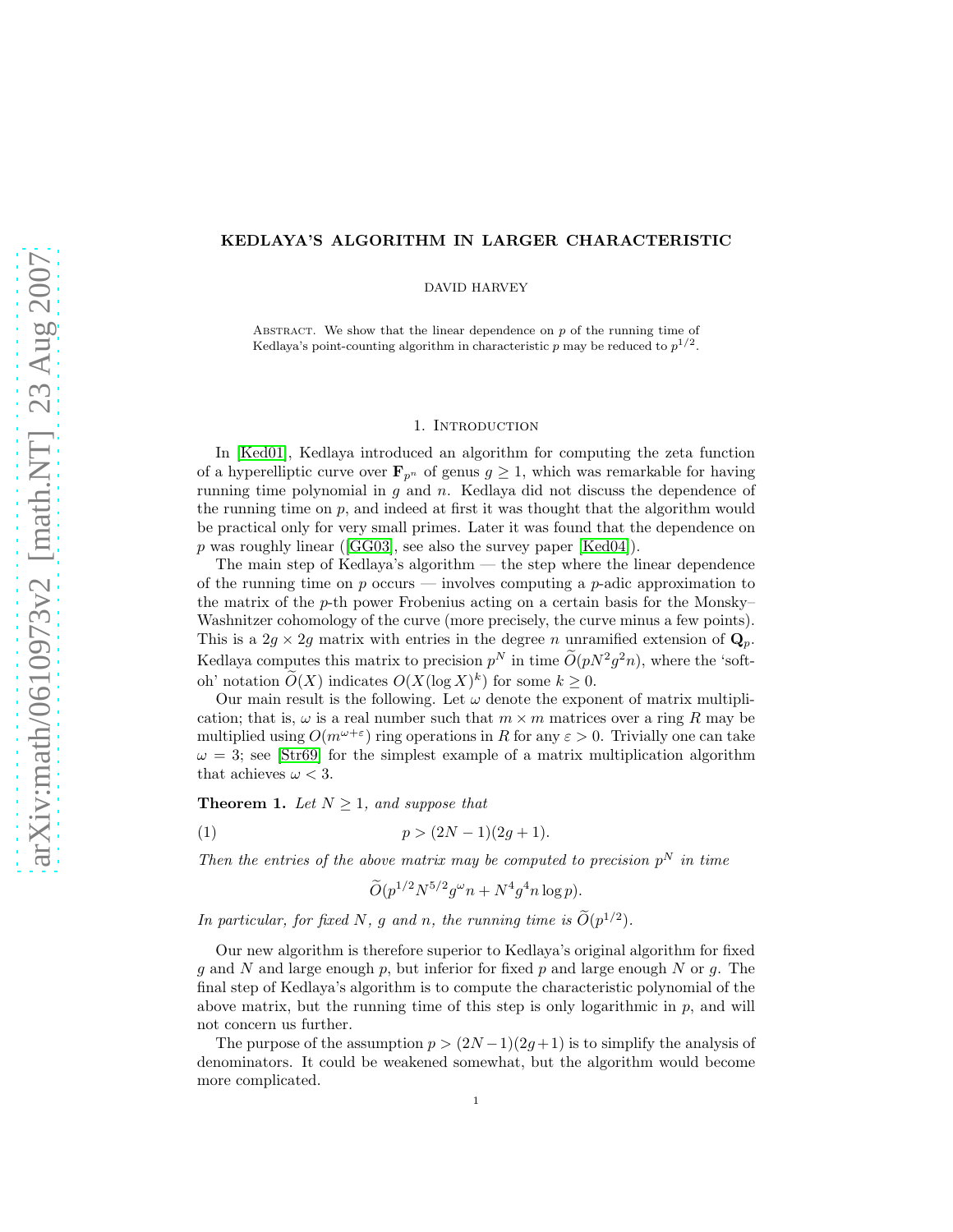The author was motivated to develop this algorithm, not for point-counting purposes, but rather because of the role that the above matrix plays in the fast computation of p-adic heights of points on elliptic curves, as described in [\[MST06\]](#page-20-4). In that application, the parameter  $N$  plays quite a different role. In [\[Ked01\]](#page-20-0), the aim is to compute the characteristic polynomial of Frobenius to sufficient precision that its exact value is pinned down by the Weil conjectures. Consequently Kedlaya takes  $N = O(qn)$  and expresses all running time estimates in terms of q and n alone. On the other hand, in [\[MST06\]](#page-20-4), there is no reason to tie N to n or g. Indeed,  $g = 1$  for an elliptic curve, and taking  $n = 1$  suffices to handle curves defined over  $Q$ . Rather, the choice of  $N$  ultimately depends on how accurately one wishes to determine the p-adic height. Therefore, in this paper we will analyse the dependence on  $N$  separately from that of  $n$  and  $q$ .

Our basic approach is the same as in  $Ked01$ : starting with an explicitly given basis of differentials for the Monsky–Washnitzer cohomology, we compute a representation of the action of an explicitly chosen lift of Frobenius on each basis differential, and then we apply a reduction algorithm that uses the cohomology relations to express the images as linear combinations of the original basis elements, thereby obtaining the desired matrix.

However, our algorithm differs from that of [\[Ked01\]](#page-20-0) in two important respects. First, we make the key observation that the reductions in cohomology are given by formulae which may be interpreted as solving a linear recurrence with polynomial coefficients. Therefore, instead of performing the reduction steps 'one at a time', it becomes possible to use a baby-step/giant-step algorithm of Chudnovsky and Chudnovsky [\[CC88\]](#page-20-5) to execute a whole sequence of reductions in far less time than it would take to perform the reductions consecutively.

Second, to exploit this idea we must use a different representation for the relevant differentials. The difficulty is that in [\[Ked01\]](#page-20-0), the images of the basis differentials under Frobenius are approximated by series whose number of terms is at least linear in p, making it impossible to reach a running time proportional to  $p^{1/2}$ . We will use instead a different series approximation whose number of terms depends only on  $g$  and  $N$ , not on  $p$ .

Rather than using the Chudnovskys' algorithm as they presented it, we take advantage of a modification due to Bostan, Gaudry and Schost [\[BGS07\]](#page-20-6), that improves on the running time by a factor logarithmic in the length of the recurrence. In our setting this translates to a speedup of  $O(log(pN))$ , which for the feasible range of p is very significant.

The relationship between our algorithm and the paper [\[BGS07\]](#page-20-6) runs somewhat deeper. As one of the principal applications of their improved techniques for solving recurrences, they give an algorithm for computing the zeta function of a hyperelliptic curve over a finite field. Their approach is quite different to Kedlaya's, relying on the representation of the entries of the Hasse-Witt matrix associated to the curve  $y^2 = f(x)$  as certain coefficients of the polynomial  $f(x)^{(p-1)/2} \pmod{p}$ . They then use the Chudnovskys' idea to efficiently compute those selected coefficients, without computing the whole polynomial. It is striking that the Chudnovskys' algorithm plays such a central role in these two quite different approaches to computing zeta functions.

Our algorithm improves on the zeta function algorithm of [\[BGS07\]](#page-20-6) in several ways, all of which may be traced to our essentially p-adic viewpoint. Whereas we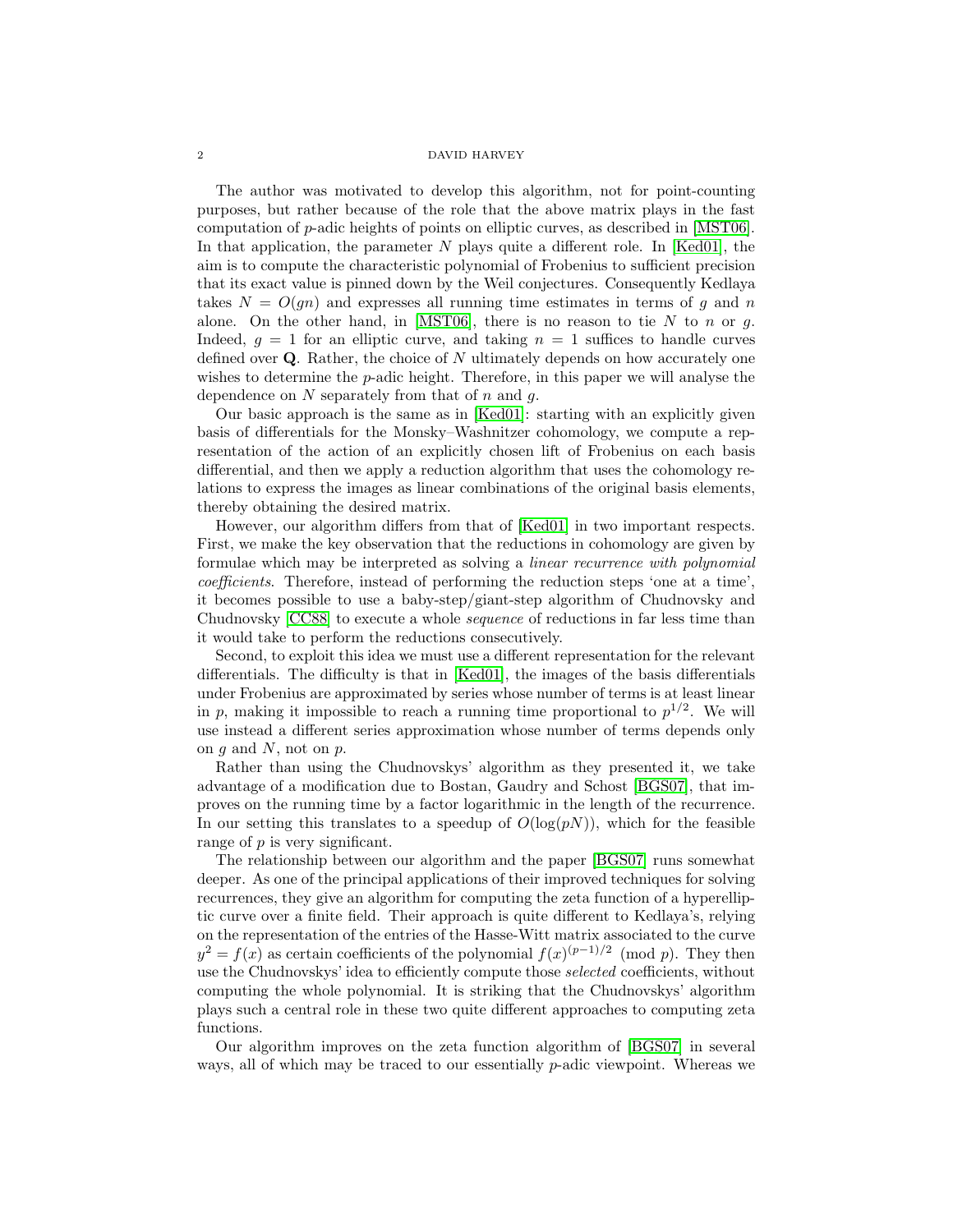obtain the zeta function modulo  $p^N$  for any  $N \geq 1$ , their algorithm is only able to recover the zeta function modulo  $p$ , and they must then use other methods, such as  $\ell$ -adic methods, to obtain further information [\[BGS07,](#page-20-6) pp. 1800–1801]. Furthermore, they achieve a running time of  $O(p^{1/2}g^{3/2+\omega}n)$  [\[BGS07,](#page-20-6) Theorem 17], which falls behind our algorithm by a factor of  $g^{3/2}$  (ignoring the term involving  $\log p$ ). The factor of  $g^{3/2}$  may be accounted for as follows. In both our algorithm and the algorithm of  $[BGS07]$ , it is occasionally necessary to divide by p. To prevent precision loss at these division steps, [\[BGS07\]](#page-20-6) are forced to lift from working modulo p to working p-adically, artificially introducing  $O(g)$  safety digits [\[BGS07,](#page-20-6) p. 1798]. In our setting, the extra  $p$ -adic digits are "already there", and it is simply a matter of analysing the propagation of  $p$ -adic error terms. This explains a factor of  $q$ . The remaining factor of  $g^{1/2}$  is more technical; essentially it occurs because our "reduction matrices" (see  $\S5$ ) have certain p-adic analyticity properties that reduce the total number of matrices we must compute (see §[7.2.1\)](#page-11-0).

Hubrechts [\[Hub07\]](#page-20-7), following a suggestion of Lauder, recently showed how to combine Kedlaya's algorithm with Dwork's deformation theory to improve the asymptotic running time with respect to  $n$  (although the dependence on  $q$  becomes worse). It would be interesting to study whether our approach to handling large  $p$ is compatible with these developments.

**Organisation of the paper.** In  $\S 2$  $\S 2$  we fix notation, and in  $\S 3$  $\S 3$  we outline Kedlaya's original algorithm. In §[4](#page-4-0) we give our alternative expression for the action of Frobenius on the appropriate differentials. In §[5](#page-5-0) we reformulate certain cohomological reductions as linear recurrences. In §[6](#page-8-0) we give a slight generalisation of the algorithm of [\[BGS07\]](#page-20-6) for solving linear recurrences. In §[7](#page-10-0) we describe the main algorithm, prove its correctness, and analyse its complexity. Finally, in §[8](#page-18-0) we give some examples of timings for an implementation of the algorithm.

Acknowledgements. Many thanks to Kiran Kedlaya for supplying the first clue that led to this algorithm, and for many helpful discussions about his algorithm, particularly regarding the thorny questions of precision loss. I would also like to thank William Stein for introducing me to the problem of computing  $p$ -adic heights, and for supplying the hardware on which the sample computations were performed (funded by NSF grant No. 0555776). Thanks to Barry Mazur, Kiran Kedlaya, Karim Belabas, William Stein, and an anonymous referee for several helpful comments on an early version of this paper.

# 2. NOTATION AND SETUP

<span id="page-2-0"></span>We will follow the notation of [\[Ked01\]](#page-20-0) fairly closely. Let  $p \geq 3$  be a prime, and let  $q = p^n$  for some  $n \ge 1$ . The finite fields with p and q elements are denoted by  $\mathbf{F}_p$  and  $\mathbf{F}_q$ . We denote by  $\mathbf{Q}_q$  the unramified extension of  $\mathbf{Q}_p$  of degree n, and by  $\mathbf{Z}_q$  its ring of integers.

Let  $\overline{Q} \in \mathbf{F}_q[x]$  be a monic polynomial of degree  $2g + 1$   $(g \ge 1)$  with no multiple roots, so that the equation  $y^2 = \overline{Q}(x)$  defines the (projective) hyperelliptic curve  $C/\mathbf{F}_q$  of interest. We select an arbitrary lift  $Q \in \mathbf{Z}_q[x]$  of  $\overline{Q}(x)$ , also monic and of degree  $2g + 1$ . (Note that in the application to computing p-adic heights [\[MST06\]](#page-20-4), the input data is actually Q itself, rather than just  $\overline{Q}$ .)

Let

$$
\overline{A} = \mathbf{F}_q[x, y, y^{-1}]/(y^2 - \overline{Q}(x));
$$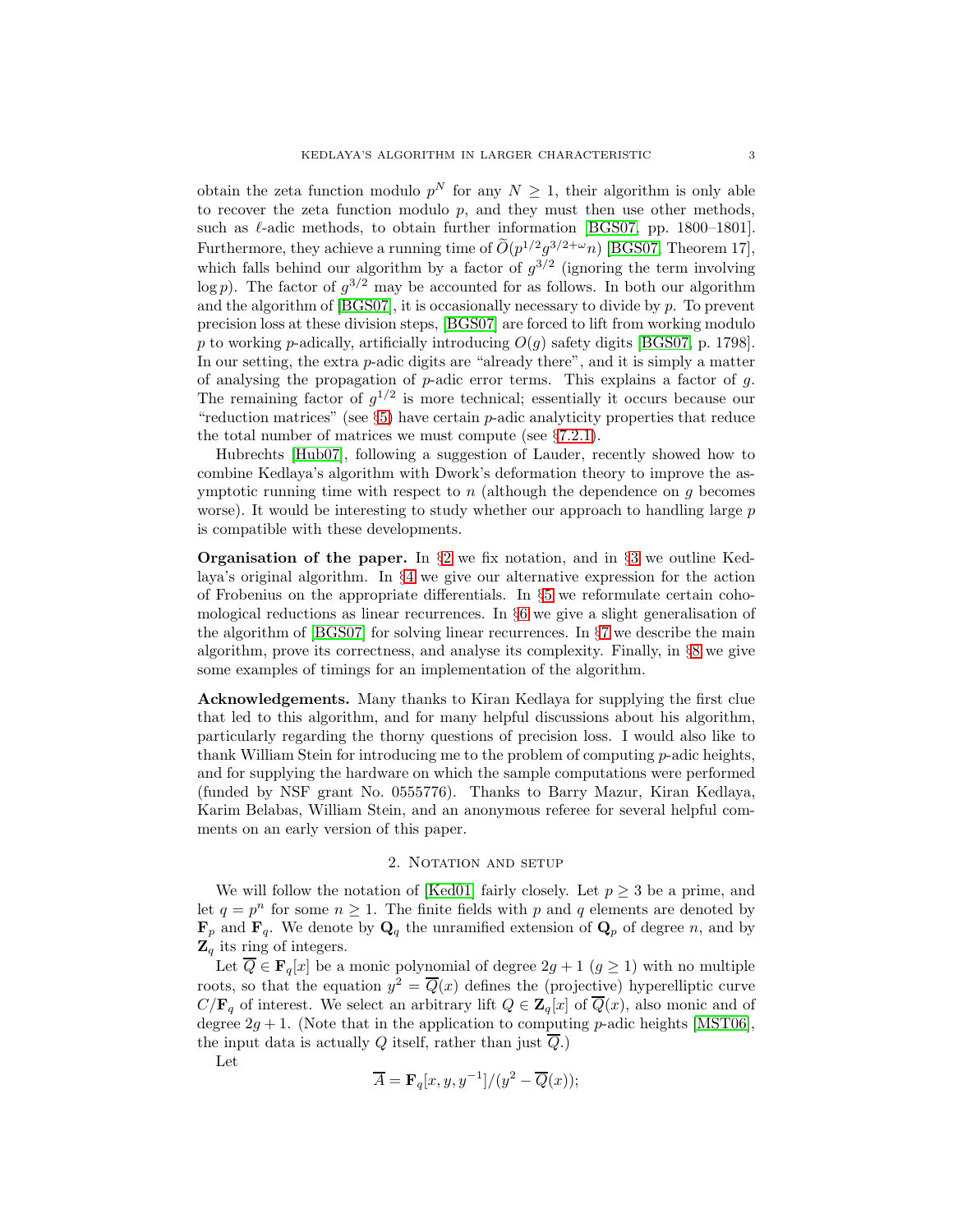this is the coordinate ring of the curve  $C'$  obtained from  $C$  by removing the point at infinity and the points whose abscissae are the zeroes of  $\overline{Q}(x)$ . Let

$$
A = \mathbf{Z}_q[x, y, y^{-1}]/(y^2 - Q(x))
$$

be the lift of  $\overline{A}$  associated to  $Q(x)$ . Let  $A^{\dagger}$  be the weak completion of A; explicitly,  $A^{\dagger}$  is the ring of power series

$$
\sum_{i\geq 0}\sum_{j\in \mathbf{Z}}a_{i,j}x^iy^j, \qquad a_{i,j}\in \mathbf{Z}_q,
$$

such that  $v_p(a_{i,j}) \to \infty$  at least linearly in max $(i, j|)$ .

We will work mainly in the module  $\Omega^-$  of differentials of  $A^{\dagger}$  over  $\mathbf{Q}_q$  on which the hyperelliptic involution acts by −1. Explicitly, these are expressions of the form

$$
\sum_{s\geq 0}\sum_{t\in {\bf Z}}a_{s,t}x^sy^{2t}dx/y, \qquad a_{i,j}\in {\bf Q}_q,
$$

where the  $a_{s,t}$  are subject to the same decay condition as above. Two differentials  $\omega, \eta \in \Omega^-$  are cohomologous, denoted  $\omega \sim \eta$ , if there exists some  $f \in A^{\dagger} \otimes \mathbf{Q}_q$ such that  $\omega - \eta = df$ . We define the *reduction* of  $\omega$  to be the unique differential  $\eta = B(x)dx/y$ , cohomologous to  $\omega$ , such that the degree of  $B \in \mathbf{Q}_q[x]$  is at most 2g − 1. The existence and uniqueness of  $\eta$  follows from the fact that  $\{x^i dx/y\}_{i=0}^{2g-1}$ forms a basis for the Monsky–Washnitzer cohomology [\[Ked01,](#page-20-0) p. 329].

We lift the p-power Frobenius on  $\mathbf{F}_q$  to  $A^{\dagger}$  as follows. On  $\mathbf{Z}_q$ , we take the canonical Witt vector Frobenius. We set  $x^{\sigma} = x^p$ ,

(2) 
$$
(y^{-1})^{\sigma} = y^{-p} \sum_{k=0}^{\infty} {\binom{-1/2}{k}} \frac{(Q(x)^{\sigma} - Q(x)^{p})^k}{y^{2pk}},
$$

and  $y^{\sigma} = (y^{-\sigma})^{-1}$ . The above series converges in  $A^{\dagger}$  (because  $Q(x)^{\sigma} - Q(x)^{p}$  is divisible by p), and the definition ensures that  $\sigma$  is an endomorphism of  $A^{\dagger}$ . We further extend  $\sigma$  to  $\Omega^-$  by  $\sigma(f\,dg) = f^\sigma d(g^\sigma)$ .

# <span id="page-3-1"></span>3. A sketch of Kedlaya's original algorithm

<span id="page-3-0"></span>In this section we will briefly describe Kedlaya's algorithm, paying particular attention to the dependence of the running time on p.

He begins by computing an approximation to  $y^{-\sigma}$  of the form

$$
y^{-\sigma} \approx y^{-p} \sum_{k=0}^{pN-1} \frac{A_k(x)}{y^{2k}},
$$

where each  $A_k$  has degree at most 2g. It is an approximation in two senses: it is truncated at a certain power of  $y^{-2}$ , and the coefficients are represented modulo  $p^{N'}$ , for some appropriately chosen  $N'$  (slightly larger than N). Note that the time committed is already proportional to at least  $p$ , for the number of terms in the above series is about  $Np$ .

Next he takes the basis  $\{x^i dx/y\}_{i=0}^{2g-1}$  for the de Rham cohomology of A (actually, for its minus eigenspace under the hyperelliptic involution). Using the above series expansion of  $y^{-\sigma}$ , he computes an approximation to the image of each basis element under Frobenius,

<span id="page-3-2"></span>(3) 
$$
\sigma(x^i dx/y) = x^{pi}(x^p)y^{-\sigma} = px^{pi+p-1}y^{-\sigma}dx
$$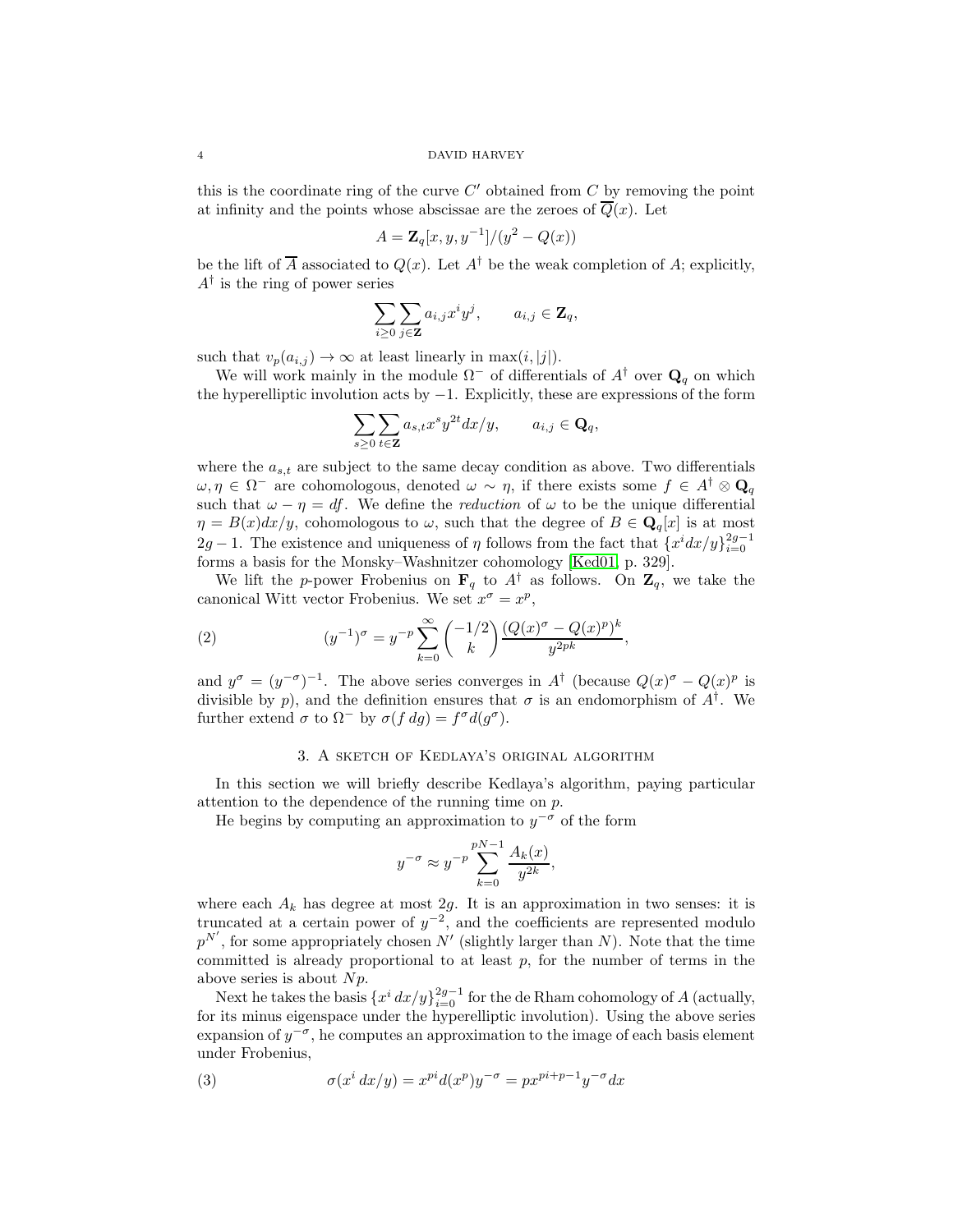as a series of the form

<span id="page-4-1"></span>(4) 
$$
\sigma(x^i dx/y) \approx \sum_j \frac{F_j(x)}{y^{2j}} dx/y,
$$

where each  $F_i$  has degree at most 2g, and where again the series have about Np terms.

For each  $i$ , he then applies a reduction algorithm to the terms on the right hand side of [\(4\)](#page-4-1). At each step, he uses the identities  $y^2 = Q(x)$  and  $2y dy = Q'(x)dx$ , together with the fact that  $d(x^s y^t) = 0$  in cohomology for any s and t, to reduce the term  $F_j(x)y^{-2j}dx/y$  to a lower power of  $y^{-2}$  (or in some cases,  $y^2$ ). The terms are swept up sequentially until reaching  $j = 0$ . At this point one has computed the reduction of  $\sigma(x^i dx/y)$ , whose coefficients give the  $(i + 1)$ -th column of the Frobenius matrix. The reduction step is performed once for each  $j$ , so again the total time is proportional to at least p.

## 4. The Frobenius action on differentials

<span id="page-4-0"></span>As noted above, one of the barriers to making Kedlaya's algorithm run in time less than linear in p is that the series approximation for  $\sigma(x^i dx/y)$  given by [\(4\)](#page-4-1) has about  $Np$  terms. The following proposition gives a different approximation for  $\sigma(x^i dx/y)$  that requires only  $O(N^2g)$  terms; in particular, the number of terms does not depend on p.

<span id="page-4-3"></span>**Proposition 2.** Let  $C_{j,r} \in \mathbb{Z}_q$  be the coefficient of  $x^r$  in  $Q(x)^j$ . For  $0 \leq j \leq N$ , let

$$
B_{j,r} = pC_{j,r}^{\sigma} \sum_{k=j}^{N-1} (-1)^{k+j} \binom{-1/2}{k} \binom{k}{j} \in \mathbf{Z}_q.
$$

For  $0 \leq i < 2g$ , set

(5) 
$$
T_i = \sum_{j=0}^{N-1} \sum_{r=0}^{(2g+1)j} B_{j,r} x^{p(i+r+1)-1} y^{-p(2j+1)+1} dx/y.
$$

Then the reduction of  $T_i$  agrees modulo  $p^N$  with the reduction of  $\sigma(x^idx/y)$ .

Proof. From [\(2\)](#page-3-1) and [\(3\)](#page-3-2) we obtain

<span id="page-4-2"></span>(6) 
$$
\sigma(x^i dx/y) = \sum_{k=0}^{\infty} p \binom{-1/2}{k} (Q(x)^{\sigma} - Q(x)^p)^k x^{pi+p-1} y^{-p(2k+1)+1} dx/y.
$$

Since  $Q(x)^{\sigma} - Q(x)^{p}$  is divisible by p, the k-th term  $U_k$  of [\(6\)](#page-4-2) is of the form

$$
U_k = p^{k+1} F(x) y^{-p(2k+1)} dx,
$$

where  $F \in \mathbf{Z}_q[x]$  has degree at most

$$
((2g+1)p-1)k + pi + p - 1 < (2g+1)(k+1)p.
$$

By repeatedly dividing  $F(x)$  by  $Q(x) = y^2$ , we may rewrite this as

$$
U_k = p^{k+1} \sum_{j=0}^{(k+1)p-1} F_j(x) y^{-p(2k+1)+2j} dx,
$$

where each  $F_j \in \mathbf{Z}_q[x]$  has degree at most 2g.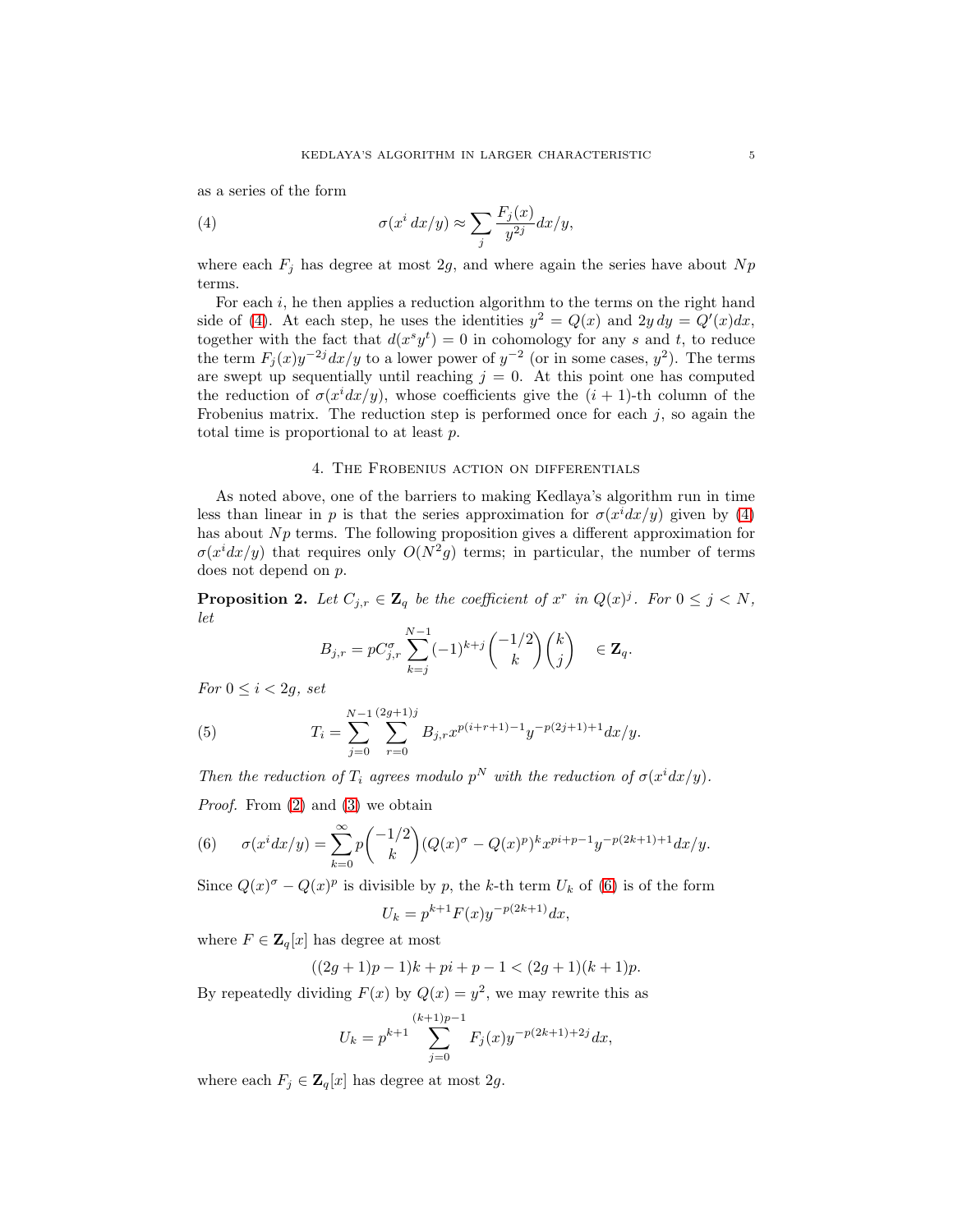We must show that the coefficients of the reduction of  $U_k$  are divisible by  $p^N$ , for all  $k \geq N$ . The terms for which  $0 \leq j \leq (k + \frac{1}{2})p$  may be handled by [\[Ked01,](#page-20-0) Lemma 2], which shows that the reduction of  $F_j(x)y^{-p(2k+1)+2j}$  becomes integral on multiplication by  $p^{1+\lfloor \log_p(2k+1)\rfloor}$ . Assumption [\(1\)](#page-0-0) implies that  $\lfloor \log_p(2k+1)\rfloor \leq k-1$ N, which covers this case. The remaining terms for which  $(k+\frac{1}{2})p \leq j \leq (k+1)p-1$ require [\[Ked01,](#page-20-0) Lemma 3]. (Note: Lemma 3 as stated in [\[Ked01\]](#page-20-0) is incorrect. A corrected version is in the errata to [\[Ked01\]](#page-20-0), and a proof is given in Lemma 4.3.5 of [\[Edi03\]](#page-20-8).) For these j we find that the reduction of  $F_j(x)y^{-p(2k+1)+2j}dx$  becomes integral on multiplication by  $p^m$  where

$$
m = \left\lfloor \log_p((2g+1)(-p(2k+1)+2j+2)-2) \right\rfloor \le \left\lfloor \log_p((2g+1)p) \right\rfloor \le 1,
$$

the last inequality again depending on [\(1\)](#page-0-0).

Consequently the terms in [\(6\)](#page-4-2) for  $k \geq N$  do not contribute modulo  $p^N$  to the reduction of  $\sigma(x^i dx/y)$ , so we may ignore them. Therefore, let

$$
T_i = \sum_{k=0}^{N-1} p \binom{-1/2}{k} (Q(x)^{\sigma} - Q(x)^p)^k x^{pi+p-1} y^{-p(2k+1)+1} dx/y.
$$

We now replace  $Q(x)^p$  by  $y^{2p}$ , use the binomial formula to expand  $(Q(x)^{\sigma} - y^{2p})^k$ , and write out the coefficients  $Q(x)^\sigma$  explicitly in terms of the  $C_{j,r}$ . After rearranging the summations, we obtain the representation for  $T_i$  indicated in the statement of the proposition.

*Remark.* Ultimately, the linear contribution of  $p$  to the running time of Kedlaya's original algorithm arises from explicitly expanding out the  $Q(x)^p$  term in a formula of the above type. In the proof of Proposition [2,](#page-4-3) we avoided this by substituting  $y^{2p}$ for  $Q(x)^p$ , and we will see that our algorithm will accordingly never need to compute the coefficients of  $Q(x)^p$ . At first glance this may seem odd, since in Kedlaya's original algorithm, the expansion of  $Q(x)^p$  — more precisely, the congruence modulo p between  $Q(x)^p$  and  $Q(x)^{\sigma}$  — is precisely what causes the terms in  $y^{\sigma}$  with high powers of  $y^{-2}$  to have p-adically small coefficients. In our case however, one finds that the reduction of each term  $B_{j,r}x^{p(i+r+1)-1}y^{-p(2j+1)+1}dx/y$  of  $T_i$  generally contributes to all N digits of the coefficients of the reduction of  $T_i$ , regardless of the value of r or j. In fact, even the sum of all terms for a given power of  $y^{-2}$  (that is, for a given j) contributes to all  $N$  digits. It is almost as if our algorithm ignores the decay conditions defining  $A^{\dagger}$ . Of course those decay conditions do play a role, by inducing hidden cancellations among the  $B_{j,r}$ .

## 5. Horizontal and vertical reduction

<span id="page-5-0"></span>Let  $s \geq -1$  and  $t \in \mathbf{Z}$ . We define  $W_{s,t}$  to be the  $\mathbf{Q}_q$ -vector space of differentials of the form

$$
F(x)x^s y^{-2t} dx/y,
$$

where  $F(x) \in \mathbf{Q}_q[x]$  has degree at most 2g. In the case  $s = -1$ , we impose the additional condition that the constant term of  $F(x)$  must be zero (so that none of the differentials ever involve negative powers of  $x$ ).

In §[5.1](#page-6-0) and §[5.2](#page-7-0) we will give maps between the various  $W_{s,t}$  that send differentials to cohomologous differentials. The point is to give explicit formulae, so that the maps may be interpreted as defining linear recurrences. First we discuss 'vertical' reductions, which map  $W_{-1,t}$  to  $W_{-1,t-1}$ ; this is the main type of reduction that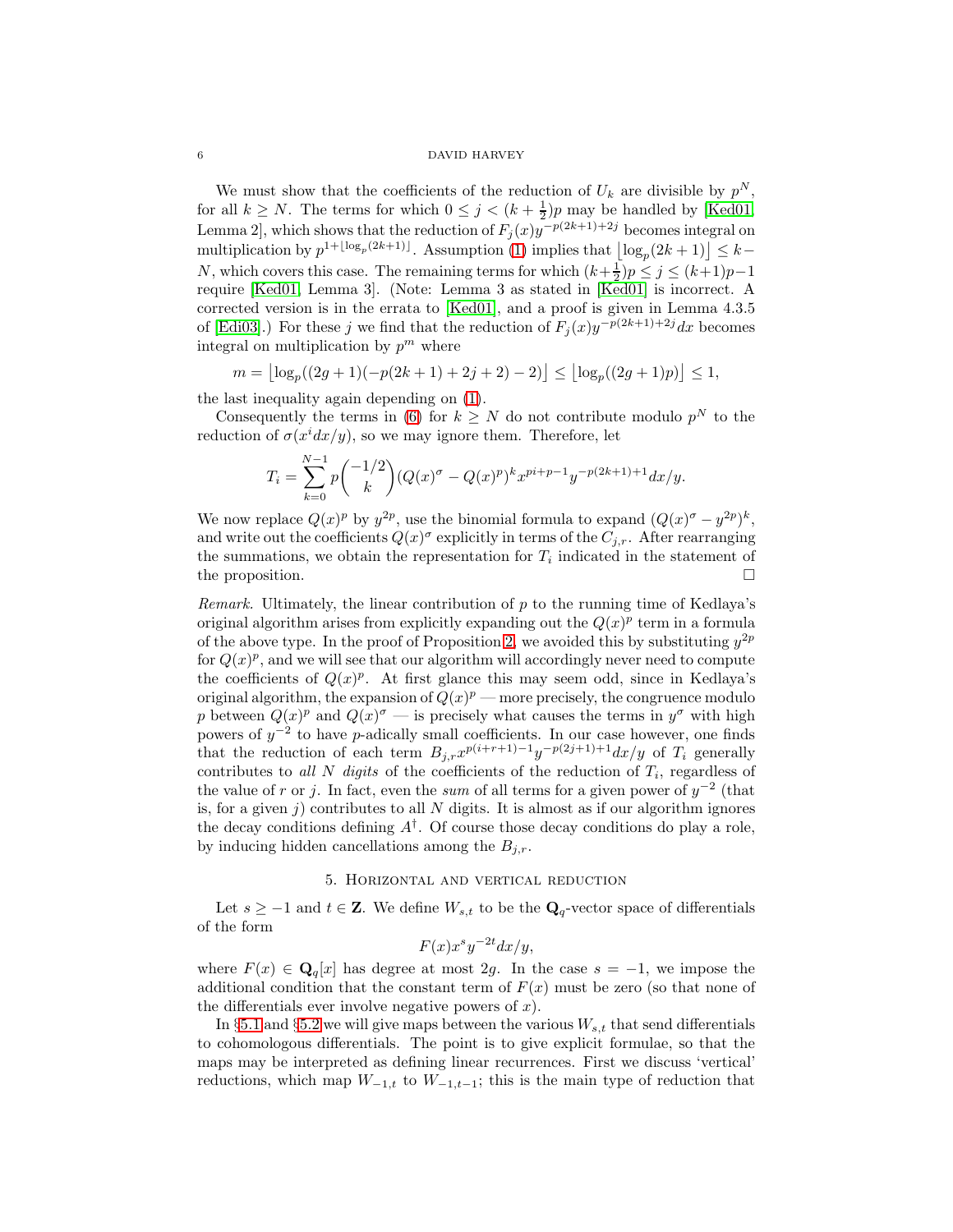appears in [\[Ked01\]](#page-20-0). Then we discuss 'horizontal' reductions, which map  $W_{s,t}$  to  $W_{s-1,t}$ . The aim is to eventually reduce everything to  $W_{-1,0}$ , since this space consists of the differentials of the form  $G(x)dx/y$ , where G has degree at most  $2g - 1$ .

We will generally identify elements of  $W_{s,t}$  with vectors in  $\mathbb{Z}_q^{2g+1}$  (or  $\mathbb{Z}_q^{2g}$  in the case  $s = -1$ , with respect to the basis  $\{x^{i+s}y^{-2t}dx/y\}_{i=0}^{2g}$  (or with respect to  ${x^i y^{-2t} dx/y}_{i=0}^{2g-1}$  in the case  $s = -1$ ).

<span id="page-6-0"></span>5.1. Vertical reduction. Let  $0 \leq i < 2g$  and  $t \in \mathbb{Z}$ . Since  $\overline{Q}(x)$  has no repeated roots, we can find polynomials  $R_i, S_i \in \mathbb{Z}_q[x]$ , where  $\deg R_i \leq 2g - 1$  and  $\deg S_i \leq$ 2g, such that

(7) 
$$
x^{i} = R_{i}(x)Q(x) + S_{i}(x)Q'(x).
$$

(To get the integrality of  $R_i$  and  $S_i$ , we have used the assumption that  $p > 2g+1$ , so that the leading coefficient of  $Q'(x)$  is a unit.) Using the relation  $2y\,dy = Q'(x)dx$ , we have

<span id="page-6-1"></span>
$$
x^{i}y^{-2t}dx/y = R_{i}(x)y^{-2t+2}dx/y + 2S_{i}(x)y^{-2t}dy.
$$

Since  $d(S_i(x)y^{-2t+1})$  is zero in cohomology, after a little algebra we find that

(8) 
$$
x^{i}y^{-2t}dx/y \sim \frac{(2t-1)R_{i}(x) + 2S'_{i}(x)}{2t-1}y^{-2t+2}dx/y.
$$

(The above calculation is essentially the one in [\[Ked01,](#page-20-0) p. 329].)

This last relation may be rephrased in terms of the vector spaces  $W_{-1,t}$  as follows.

# <span id="page-6-2"></span>Proposition 3. Let

$$
M_V(t): W_{-1,t} \to W_{-1,t-1}
$$

be the linear map given by the  $2g \times 2g$  matrix whose  $(i + 1)$ -th column consists of the coefficients of the polynomial  $(2t-1)R_i(x) + 2S'_i(x)$ . Let

$$
D_V(t) = 2t - 1.
$$

Then for any  $\omega \in W_{-1,t}$ , we have

$$
\omega \sim D_V(t)^{-1} M_V(t) \omega \quad (\in W_{-1,t-1}).
$$

In other words,  $D_V(t)^{-1}M_V(t)$  is the *reduction matrix* for transporting a differential from  $W_{-1,t}$  to a cohomologous differential in  $W_{-1,t-1}$ . Note that the entries of  $M_V(t)$  are linear polynomials in  $\mathbf{Z}_q[t]$ , as is  $D_V(t)$ .

We will be interested in iterating this process. For  $t_0 < t_1$ , let

$$
M_V(t_0, t_1): W_{-1,t_1} \to W_{-1,t_0}
$$

be defined by

$$
M_V(t_0,t_1) = M_V(t_0+1)M_V(t_0+2)\cdots M_V(t_1).
$$

Similarly let

$$
D_V(t_0, t_1) = D_V(t_0 + 1)D_V(t_0 + 2) \cdots D_V(t_1).
$$

With this notation we obtain:

<span id="page-6-3"></span>**Proposition 4.** For any  $\omega \in W_{-1,t_1}$ ,

$$
\omega \sim D_V(t_0, t_1)^{-1} M_V(t_0, t_1) \omega \quad (\in W_{-1, t_0}).
$$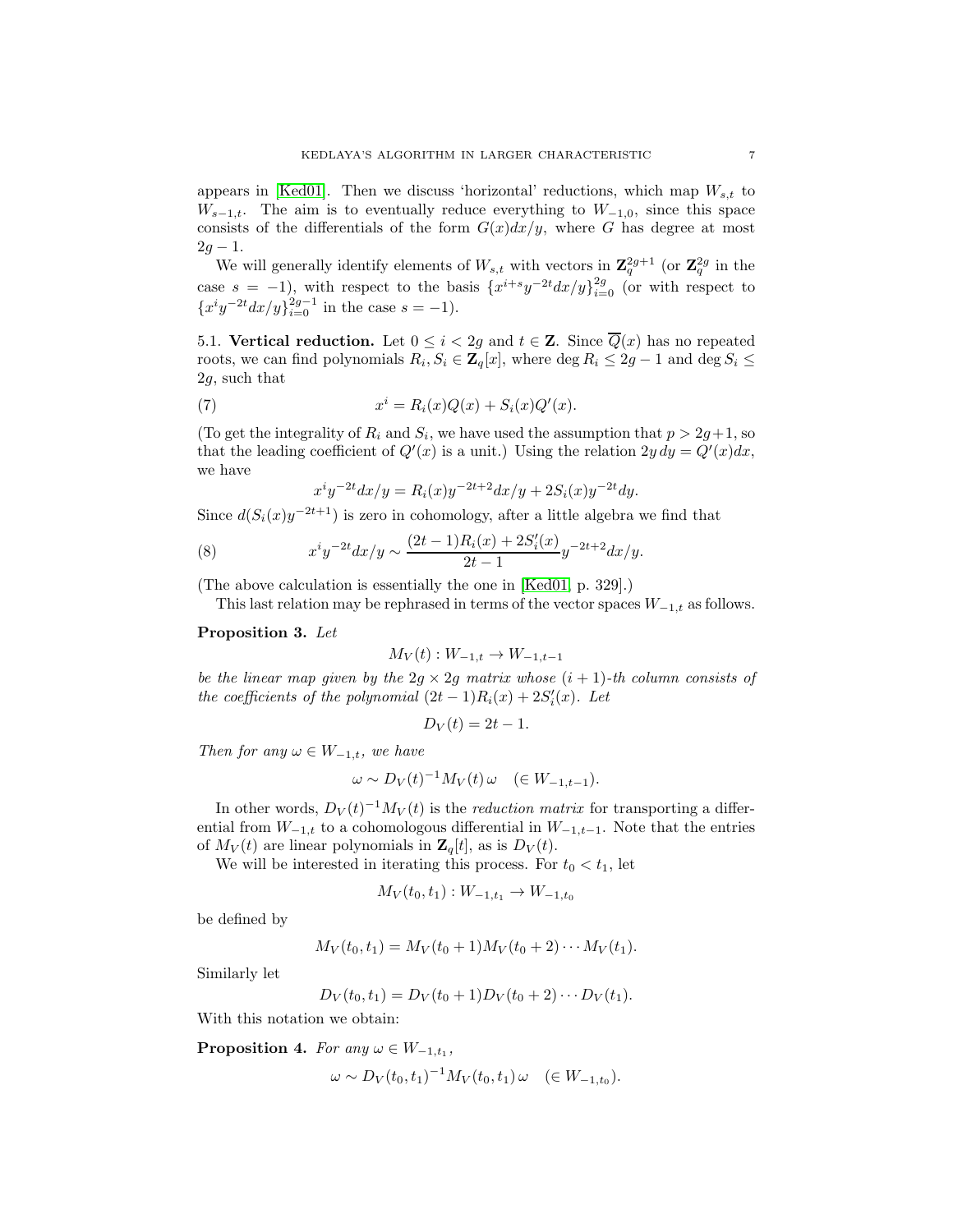<span id="page-7-3"></span>**Example 5** (An elliptic curve). We compute  $M_V(t)$  for the elliptic curve  $y^2 =$  $Q(x) = x^3 + ax + b$ . First solve [\(7\)](#page-6-1) for  $i = 0, 1$ , obtaining

$$
R_0(x) = \Delta^{-1}(-18ax + 27b)
$$
  
\n
$$
S_0(x) = \Delta^{-1}(6ax^2 - 9bx + 4a^2)
$$
  
\n
$$
R_1(x) = \Delta^{-1}(27bx + 6a^2)
$$
  
\n
$$
S_1(x) = \Delta^{-1}(-9bx^2 - 2a^2x - 6ab),
$$

where  $\Delta = 27b^2 + 4a^3$  is the discriminant of the curve. Therefore

$$
(2t-1)R_0(x) + 2S'_0(x) = \Delta^{-1}(-6ax(6t-7) + 9b(6t-5))
$$
  

$$
(2t-1)R_1(x) + 2S'_1(x) = \Delta^{-1}(9bx(6t-7) + 2a^2(6t-5)),
$$

and so the matrix  $M_V(t)$  is given by

$$
M_V(t) = \Delta^{-1} \begin{pmatrix} 9b(6t - 5) & 2a^2(6t - 5) \\ -6a(6t - 7) & 9b(6t - 7) \end{pmatrix}.
$$

<span id="page-7-0"></span>5.2. **Horizontal reduction.** Let  $s \geq 0$  and  $t \in \mathbb{Z}$ . In cohomology,

$$
0 \sim d(x^s y^{-2t+1})
$$
  
=  $sx^{s-1}y^{-2t+1}dx - (2t-1)x^s y^{-2t}dy$   
=  $\left(sx^{s-1}Q(x) - \frac{1}{2}(2t-1)x^sQ'(x)\right)y^{-2t}dx/y.$ 

Decompose  $Q(x)$  as

$$
Q(x) = x^{2g+1} + P(x),
$$

where  $P \in \mathbf{Z}_q[x]$  has degree at most 2g. After substituting this into the previous equation and rearranging, we obtain

<span id="page-7-1"></span>(9) 
$$
x^{s+2g}y^{-2t}dx/y \sim \frac{2sP(x) - (2t-1)xP'(x)}{(2g+1)(2t-1) - 2s}x^{s-1}y^{-2t}dx/y.
$$

<span id="page-7-2"></span>Proposition 6. Let

$$
M_H^t(s) : W_{s,t} \to W_{s-1,t}
$$

be the linear map given by the matrix

$$
M_H^t(s) = \begin{pmatrix} 0 & 0 & \cdots & 0 & C_0(s) \\ D_H^t(s) & 0 & 0 & C_1(s) \\ 0 & D_H^t(s) & 0 & C_2(s) \\ \vdots & \ddots & \ddots & \vdots \\ 0 & 0 & \cdots & D_H^t(s) & C_{2g}(s) \end{pmatrix}
$$

,

where

$$
D_H^t(s) = (2g+1)(2t-1) - 2s,
$$

and where  $C_h(s)$  is the coefficient of  $x^h$  in the polynomial

$$
C(x, s) = 2sP(x) - (2t - 1)xP'(x).
$$

Then for any  $\omega \in W_{s,t}$ , we have

$$
\omega \sim D^t_H(s)^{-1} M^t_H(s) \omega \quad (\in W_{s-1,t}).
$$

Proof. The bulk of the statement follows from [\(9\)](#page-7-1). In addition, the constant term of  $C(x, 0)$  is zero, so  $M_H^t(0)$  does indeed map into  $W_{-1,t}$ .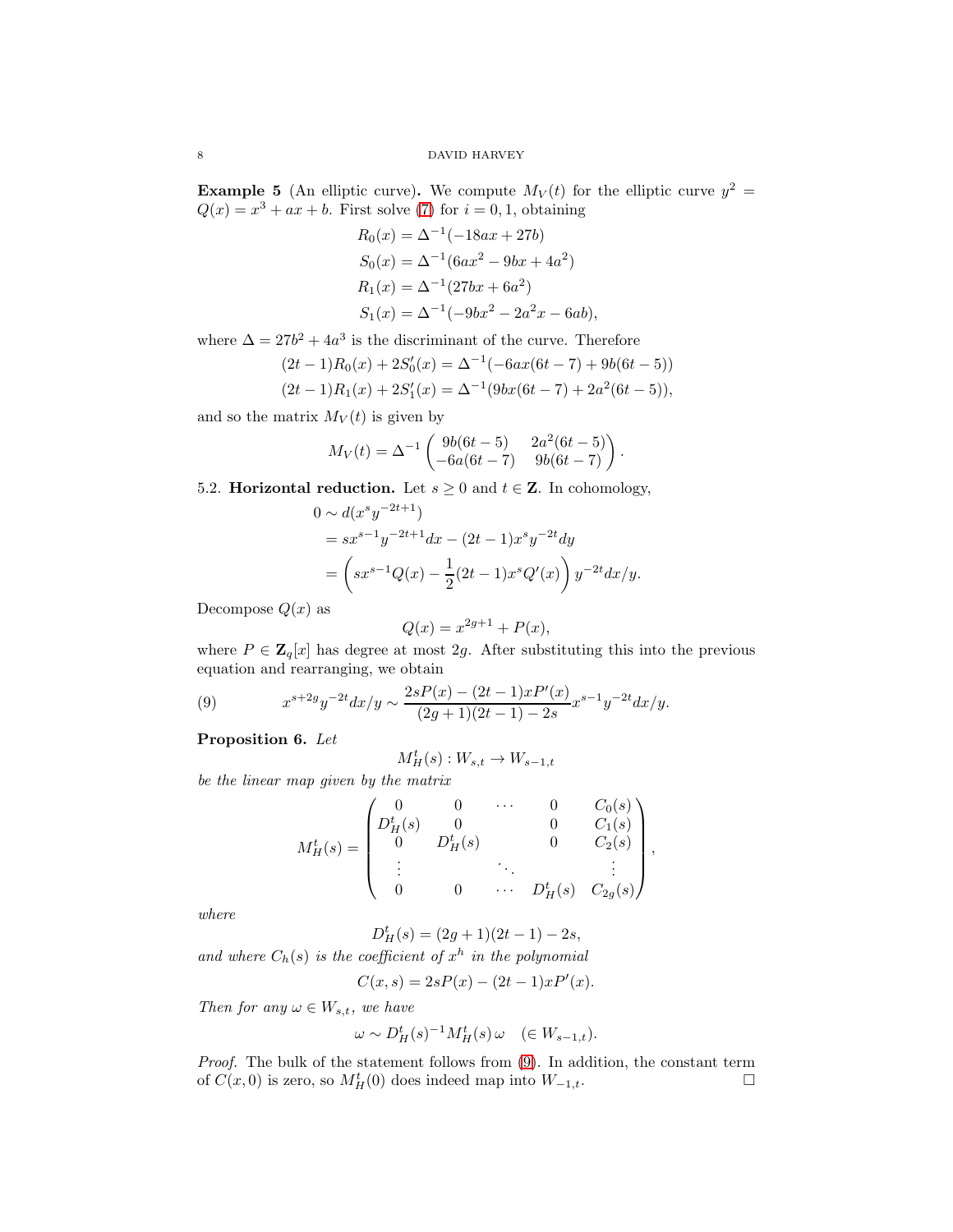Note that, for a fixed choice of t, the entries of  $M_H^t(s)$  and  $D_H^t(s)$  are linear polynomials in  $\mathbf{Z}_q[s]$ , and  $D^t_H(s)$  does not vanish for any s, since it is always odd.

To iterate this process, we define, for  $-1 \leq s_0 < s_1$ ,

$$
M_H^t(s_0, s_1) : W_{s_1, t} \to W_{s_0, t}
$$

by

$$
M_H^t(s_0, s_1) = M_H^t(s_0 + 1)M_H^t(s_0 + 2) \cdots M_H^t(s_1),
$$

and

$$
D_H^t(s_0, s_1) = D_H^t(s_0 + 1)D_H^t(s_0 + 2) \cdots D_H^t(s_1).
$$

We obtain:

<span id="page-8-1"></span>**Proposition 7.** For any  $\omega \in W_{s_1,t}$ ,

$$
\omega \sim D_H^t(s_0, s_1)^{-1} M_H^t(s_0, s_1) \omega \quad (\in W_{s_0, t}).
$$

**Example 8** (An elliptic curve). We compute  $D_H^t(s)$  and  $M_H^t(s)$  for the elliptic curve  $y^2 = Q(x) = x^3 + ax + b$ . We have

$$
D_H^t(s) = 6t - 2s - 3,
$$

and  $P(x) = ax + b$ , so

$$
2sP(x) - (2t - 1)xP'(x) = ax(2s - 2t + 1) + bs.
$$

Then  $M_H^t(s)$  is given by

$$
M_H^t(s) = \begin{pmatrix} 0 & 0 & 2bs \\ 6t - 2s - 3 & 0 & a(2s - 2t + 1) \\ 0 & 6t - 2s - 3 & 0 \end{pmatrix}.
$$

# 6. Algorithms for linear recurrences

<span id="page-8-0"></span>The following theorem from [\[BGS07\]](#page-20-6) is not precisely what we will need, but it is close enough that we will be able to adapt it without difficulty. To state it, we need to introduce some notation from  $[BSS07]$ . Let R be a commutative ring with identity. In this section we will work in an algebraic model of computation, so running times are measured by counting ring operations in  $R$ . We denote by  $M(d)$ the time required to multiply polynomials of degree d over  $R$ , and by  $MM(m)$  the time required to multiply  $m \times m$  matrices with entries in R. In [\[BGS07\]](#page-20-6) they make several reasonable regularity assumptions about the growth of  $M(d)$  and  $MM(m)$ , which are certainly satisfied in the cases we will consider.

For any integer  $s \geq 0$ , they define a certain quantity  $D(1, 2^s, 2^s) \in R$ . The definition is straightforward, but lengthy, and we will not give it here. The only fact we need (see [\[BGS07,](#page-20-6) p. 1787]) is that if  $2, 3, \ldots, 2<sup>s</sup> + 1$  are units in R, then  $D(1, 2^s, 2^s)$  is invertible in R, and that its inverse may be used to efficiently recover the inverses of certain other elements of  $R$  that are needed in the interpolation steps of their algorithm.

Now, let  $M(X)$  be an  $m \times m$  matrix of linear polynomials in  $R[X]$ , and let  $K \geq 1$ be an integer. Given an initial vector  $U_0 \in \mathbb{R}^m$ , they define a sequence of vectors by

$$
U_{i+1} = M(i+1)U_i
$$

for  $i \geq 0$ . If one wishes to compute several  $U_i$  in the range  $0 \leq i \leq K$ , the naive algorithm (simply iterating the above relation) requires time  $O(m^2K)$ . The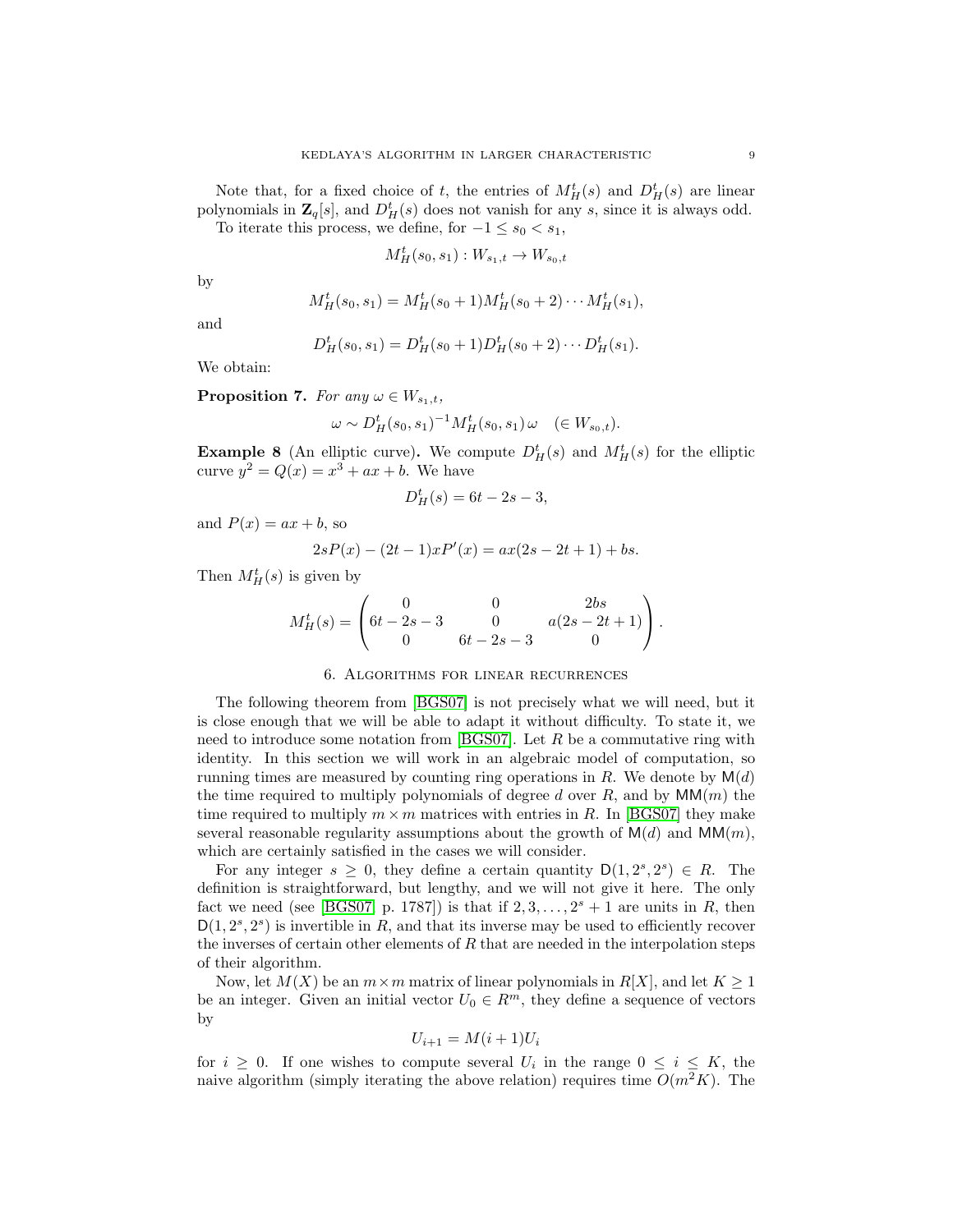following theorem improves substantially on this, as long as not too many  $U_i$  are requested.

<span id="page-9-0"></span>**Theorem 9** ([\[BGS07,](#page-20-6) Theorem 15]). Let  $0 < K_1 < K_2 < \cdots < K_r = K$  be integers, and let  $s = \lfloor \log_4 K \rfloor$ . Suppose that  $2, 3, ..., 2^s + 1$  are invertible in R, and that the inverse of  $D(1, 2^s, 2^s)$  is known. Suppose also that  $r < K^{\frac{1}{2} - \varepsilon}$ , with  $0 < \varepsilon < 1/2$ . Then  $U_{K_1}, \ldots, U_{K_r}$  can be computed using

$$
O(\text{MM}(m)\sqrt{K} + m^2 \text{M}(\sqrt{K}))
$$

ring operations in R.

The theorem we require is a little stronger. Using similar notation to the horizontal and vertical reduction matrices of §[5,](#page-5-0) we define

$$
M(k, k') = M(k')M(k' - 1) \cdots M(k + 2)M(k + 1)
$$

for  $k < k'$ . (Note that we have switched the ordering of the matrices from §[5,](#page-5-0) to match the notation of [\[BGS07\]](#page-20-6). It is trivial to adapt the algorithm to work in the opposite direction.) Instead of just computing the images  $U_{K_1}, \ldots, U_{K_r}$  of a single vector  $U_K$ , our aim is to compute the matrices  $M(K_i, L_i)$  for a sequence of intervals  $(K_i, L_i)$ . The following slight generalisation of Theorem [9](#page-9-0) achieves this.

## <span id="page-9-2"></span>Theorem 10. Let

$$
0 \le K_1 < L_1 \le K_2 < L_2 \le \cdots \le K_r < L_r \le K
$$

be integers, and let  $s = \lfloor \log_4 K \rfloor$ . Suppose that  $2, 3, ..., 2^s + 1$  are invertible in R, and that the inverse of  $\overline{D(1, 2^s, 2^s)}$  is known. Suppose also that  $r < K^{\frac{1}{2} - \varepsilon}$ , with  $0 < \varepsilon < 1/2$ . Then  $M(K_1, L_1), \ldots, M(K_r, L_r)$  can be computed using

$$
O(\mathsf{MM}(m)\sqrt{K} + m^2 \mathsf{M}(\sqrt{K}))
$$

ring operations in R.

Remark. When we prove the main complexity result (Theorem [1\)](#page-0-1) we will ignore the distinction between the two terms in the above estimate. The key point is that the running time is soft-linear in  $\sqrt{K}$ , and polynomial in m.

Proof. The algorithm is almost exactly the same as the one given in the proof of [\[BGS07,](#page-20-6) Theorem 15], so we will not spell out all the details. To explain it, we first give a very high-level sketch of their algorithm. In "Step 0", they compute a sequence of matrices

<span id="page-9-1"></span>(10) 
$$
M(0, H), M(H, 2H), \dots, M((B-1)H, BH),
$$

where both H and B are a small constant factor away from  $\sqrt{K}$ . They apply these matrices successively to  $U_0$  to compute  $U_{kH}$  for all  $0 \leq k \leq B$ . Each target index  $K_i$  will fall within one of the intervals  $[kH,(k+1)H]$ . Then they perform a "refining" step, where they deduce  $U_{K_i}$  from  $U_{kH}$  by evaluating appropriate products of  $M(X)$  over (much smaller) subintervals of  $[kH, K_i]$ . To stay within the time bounds, they use multipoint evaluation techniques to refine towards all target indices simultaneously.

(The main reason that their algorithm is a logarithmic factor faster than the Chudnovskys' algorithm is that in Step 0, they give up some control over which intervals are computed, in exchange for having available a faster method for computing them. This is why the separate refining step is necessary.)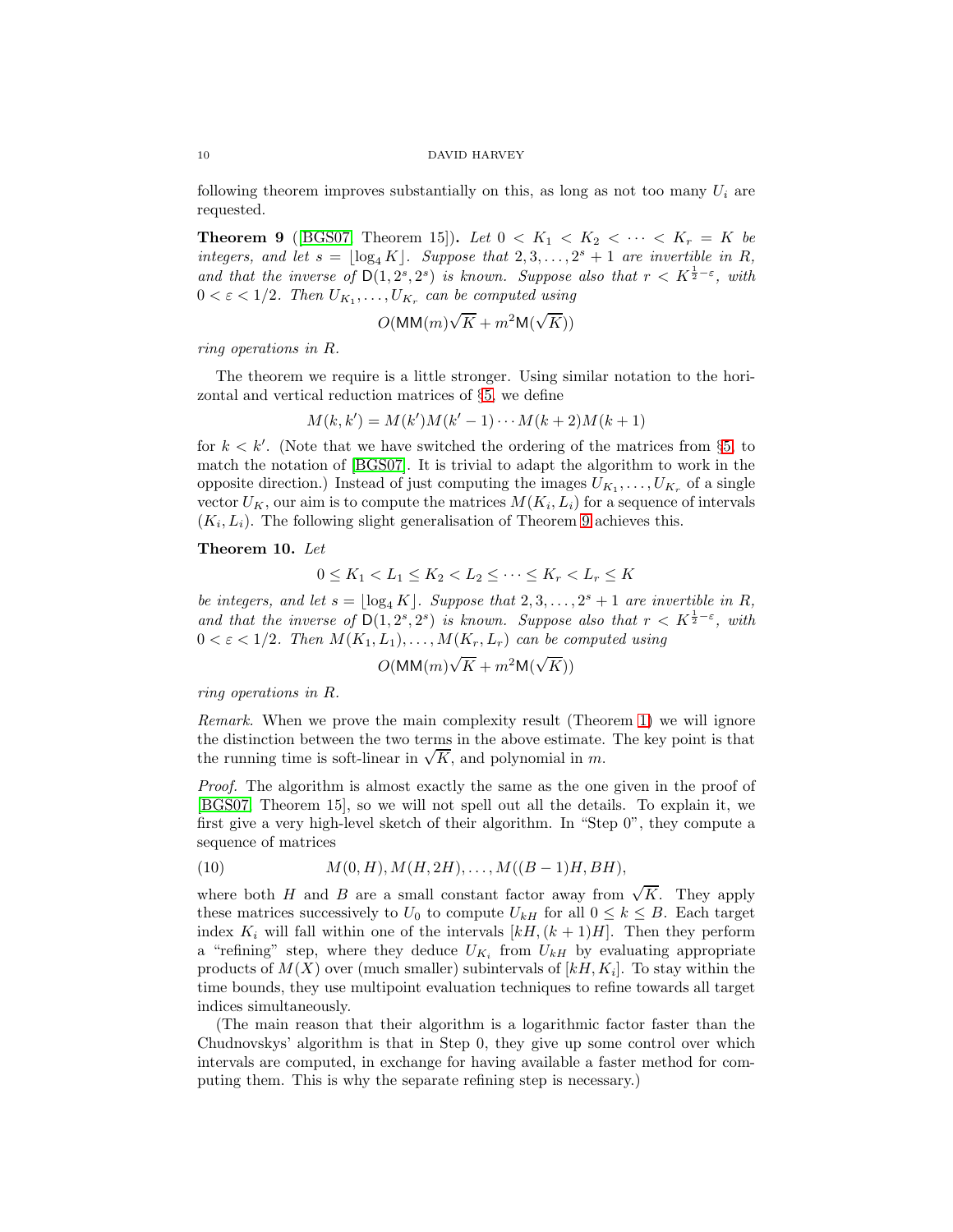To adapt this to our needs, we need only perform a little extra work. Given the input indices  $K_i$  and  $L_i$ , we compute the sequence [\(10\)](#page-9-1), using the same method as [\[BGS07\]](#page-20-6). We now perform a refining step using the same algorithm as in [\[BGS07\]](#page-20-6), but we will need to refine over more intervals. Suppose that  $K_i$  lies in  $[k_1H, (k_1 +$ 1)H] and that  $L_i$  lies in  $[k_2H,(k_2+1)H]$ , where  $k_2 \geq k_1$ . If  $k_1 = k_2$  then we refine over  $[K_i, L_i]$ . If  $k_2 > k_1$ , we must refine over both  $[K_i, (k_1 + 1)H]$  and  $[k_2H, L_i]$ .

After computing the products  $M(k, k')$  for each of these intervals, we must perform an additional 'gluing' step. Namely, each of our target intervals  $(K_i, L_i)$  is a union of intervals  $(k, k')$  for which  $M(k, k')$  has been computed (either in Step 0) or in the refining step), and so we simply multiply together the  $M(k, k')$  for those intervals, in the appropriate order.

To estimate the total time, we note first that our 'Step 0' is identical to their 'Step 0'. The refining steps take at most twice as long as theirs, since we have at most doubled the number of intervals to be considered, and the lengths of those intervals satisfy the same bounds. One must also check the invertibility conditions in  $R$ ; these are still satisfied since they depend only on the maximum length of the intervals, which has not changed. Finally, the extra gluing step consists of at most  $O(\sqrt{K})$  matrix multiplications, costing time  $O(MM(m)\sqrt{K})$ , which fits within the required time bound.

# 7. The main algorithm

<span id="page-10-0"></span>In this section we describe the main algorithm for computing the Frobenius matrix. The basic idea is to start with the approximation  $T_i$  for  $\sigma(x^i dx/y)$  given by Proposition [2,](#page-4-3) and then to use the reduction maps to push each term towards  $W_{-1,0}$ . Theorem [10](#page-9-2) is used to efficiently compute the reduction maps.

Figure [1](#page-10-1) illustrates the strategy in the case  $g = 1$  and  $N = 3$ . Each vertex corresponds to a  $W_{s,t}$ , and the arrows correspond to horizontal and vertical reductions. The black vertices are those which are the starting point for at least one term from some  $T_i$ . (There are additional vertices and arrows used in the algorithm that for reasons of clarity are not shown on the diagram.)



<span id="page-10-1"></span>FIGURE 1. Reduction strategy for  $q = 1$  and  $N = 3$ 

One of the more magical aspects of Kedlaya's original algorithm is the way that p-adic precision losses propagate through the calculation. Although one needs to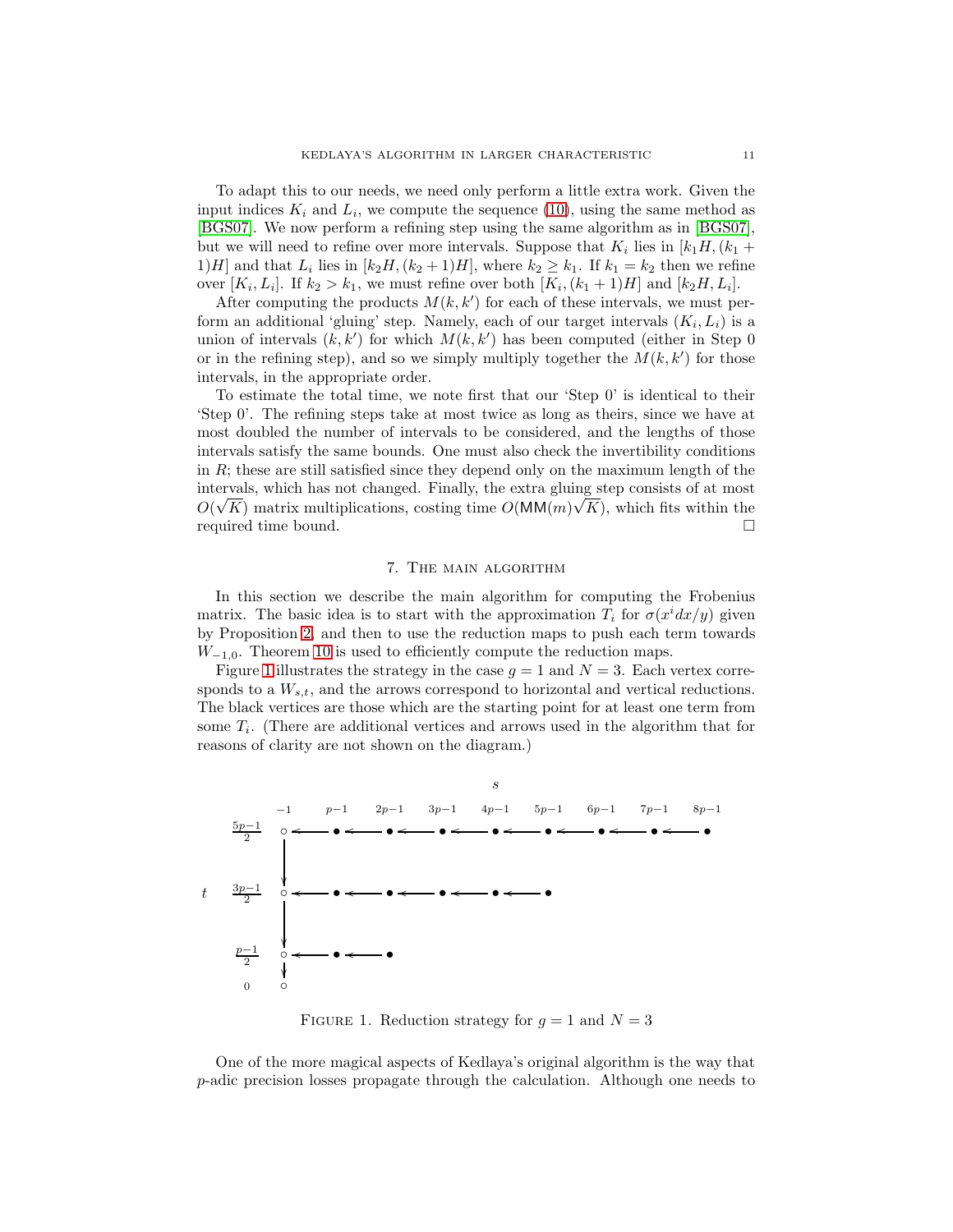perform about N divisions by p, Kedlaya shows that in fact only  $O(\log_p N)$  spare digits of precision must be carried.

A similar argument applies to our algorithm, and since we have assumed  $p$  to be sufficiently large compared to  $g$  and  $N$ , it turns out that only one spare digit is necessary. However, some caution is required. For example, the product of all the  $M_H^t(s)$  across a whole 'row' of the horizontal reductions will generally be zero modulo  $p^N$ , and therefore one must interleave the multiplications by  $M_H^t(s)$  and divisions by  $D_H^t(s)$  in such a way that the denominators can "catch up with" the build-up of p-divisibility of the numerators. In  $\S 7.2$  $\S 7.2$  we perform a more detailed analysis, showing how to do almost all of the work with no spare digits at all. In practical terms, avoiding even this single extra digit yields enormous savings in time and memory when  $N$  is small. For the vertical reductions, at least in the case  $N > 1$ , this kind of analysis seems much more difficult, and consequently we will retain the spare digit.

7.1. Preliminaries. The algorithm works in two different rings,  $R_0 = \mathbf{Z}_q/(p^N)$ and  $R_1 = \mathbb{Z}_q/(p^{N+1})$ . At certain stages we will need to compute  $a/b$ , where b is not a unit; we may take the result to be any c satisfying  $bc = a$ . We will see below that such divisions will always be possible in  $\mathbb{Z}_q$  when they occur, and that the errors introduced do not contribute to the final result modulo  $p^N$ .

As a preliminary step, we compute the coefficients  $B_{j,r}$  given in Proposition [2,](#page-4-3) for  $0 \leq j \leq N$  and  $0 \leq r \leq (2g+1)j$ , as elements of  $R_1$ .

Let us write  $T_i$  as

$$
T_{i} = \sum_{j=0}^{N-1} T_{i,j}, \qquad T_{i,j} = \sum_{k=0}^{i+(2g+1)j+1} T_{i,j,k},
$$
  

$$
T_{i,j,k} = B_{j,k-i-1} x^{pk-1} y^{-p(2j+1)+1} dx/y,
$$

where for convenience we declare that  $B_{j,r} = 0$  for  $r < 0$ . Note that  $T_{i,j,k} \in W_{pk-1,t}$ , where  $t = \frac{1}{2}((2j + 1)p - 1).$ 

<span id="page-11-1"></span>7.2. **Horizontal reduction phase.** This phase is performed once for each  $0 \leq$  $j < N$ ; throughout this section we regard j as fixed.

Let  $t = \frac{1}{2}((2j+1)p-1)$ . The aim is to use the horizontal reduction maps to find differentials  $w_{i,j} \in W_{-1,t}$  that are cohomologous to  $T_{i,j}$ , and whose coefficients are correct modulo  $p^N$ , for  $0 \le i < 2g$ .

<span id="page-11-0"></span>7.2.1. Computing the reduction maps. Let  $L = (2g + 1)j + 2g$ . We must first compute the horizontal reduction matrices

<span id="page-11-2"></span>(11) 
$$
M(k) = M_H^t((k-1)p, kp-2g-2),
$$

$$
D(k) = D_H^t((k-1)p, kp-2g-2),
$$

for  $1 \leq k \leq L$ , with entries in  $R_0$ . (Once computed, it may be convenient to lift them to  $R_1$ , but it is only necessary to know them modulo  $p^N$ .)

This is accomplished in two steps. We will discuss  $M(k)$  only; the  $D(k)$  are handled entirely analogously.

The first and most time-consuming step is to use Theorem [10](#page-9-2) to compute  $M(k)$ for  $1 \leq k \leq L'$ , where  $L' = \min(\underline{N}, \underline{L})$ . To verify the invertibility hypotheses of Theorem [10,](#page-9-2) we must check that  $\sqrt{K} + 1 < p$ , where  $K = L'p - 2g - 2$  is the total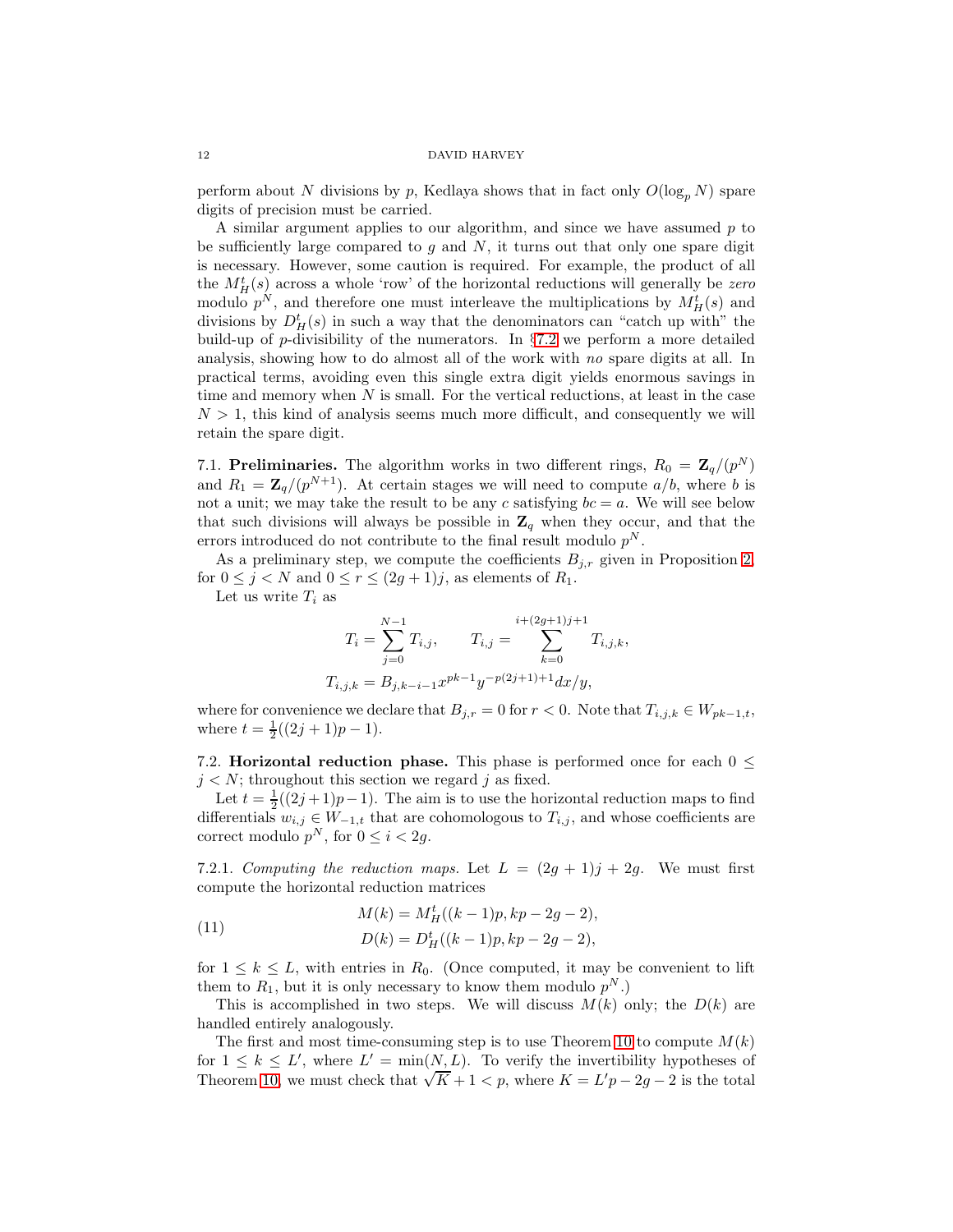length of the interval containing all the reduction intervals. From [\(1\)](#page-0-0) we know that  $(2g+1)(2N-1) \leq p-1$ , so

$$
2K \le (2g+1)(2N-1)p + (2g+1)p - 2p - 4g - 4
$$
  
\n
$$
\le (p-1)p + (p-1)p - 2p - 4g - 4
$$
  
\n
$$
< 2(p-1)^2,
$$

from which the desired inequality follows.

The second step is to deduce the remaining  $M(k)$  for  $N < k \leq L$ . (This is of course only necessary when  $L > N$ .) It is possible to simply use Theorem [10](#page-9-2) again, but it is much more efficient to take advantage of the known values  $M(1), \ldots, M(N)$ . If  $N = 1$  this is trivial, since the  $M(k)$  are all equal modulo p. The author thanks Kiran Kedlaya for suggesting the following interpolation method to handle the case  $N > 1$ .

Consider the matrix

$$
F(s) = M_H^t(s - p + 1) \cdots M_H^t(s - 2g - 2),
$$

which is a matrix of polynomials in s. Expanding as a Taylor series in s, we obtain

$$
M(k) = F(kp) = F(0) + F'(0)kp + \dots + \frac{1}{(N-1)!}F^{(N-1)}(0)(kp)^{N-1} \pmod{p^N}.
$$

Then by simple linear algebra, the values of  $F(kp) \pmod{p^N}$  for  $1 \leq k \leq N$ determine completely the values of  $F^{(i)}(0)p^{i}/i!$  for  $0 \leq i \leq N$ . Namely, we have

$$
\begin{pmatrix} F(p) \\ F(2p) \\ \vdots \\ F(Np) \end{pmatrix} = \begin{pmatrix} 1 & 1 & \cdots & 1 \\ 1 & 2 & & 2^{N-1} \\ \vdots & & & \vdots \\ 1 & N & \cdots & N^{N-1} \end{pmatrix} \begin{pmatrix} F(0) \\ F'(0)p \\ \vdots \\ \frac{1}{(N-1)!} F^{(N-1)}(0)p^{N-1}, \end{pmatrix}
$$

and the Vandermonde matrix is invertible modulo p (since  $p > N$ ). After solving for the  $F^{(i)}(0)p^{i}/i!$ , the remaining  $M(k)$  are computed by substituting the appropriate values of k into the above Taylor series.

Remark. In the case  $N = 1$  there is a yet faster method available for computing  $D(k)$  (although not  $M(k)$ ). Namely, since  $t \equiv -1/2 \pmod{p}$  we have

$$
D(k) \equiv D(1) \equiv \prod_{s=1}^{p-2g-2} -2(2g+1) - 2s \pmod{p},
$$

which by Wilson's theorem is equal to

<span id="page-12-0"></span>
$$
(-2)^{p-2g-2} \prod_{s=2g+2}^{p-1} s \equiv (2^{2g+1}(2g+1)!)^{-1} \pmod{p}.
$$

7.2.2. Performing the reductions. Now we fix  $0 \leq i < 2g$ , and show how to compute  $w_{i,j}$ . We will define a sequence of differentials  $v_{i+(2q+1)j+1}, \ldots, v_1, v_0$ , where  $v_m \in$  $W_{mp-1,t}$ , with the property that

(12) 
$$
v_m \sim \sum_{k=m}^{i+(2g+1)j+1} T_{i,j,k}.
$$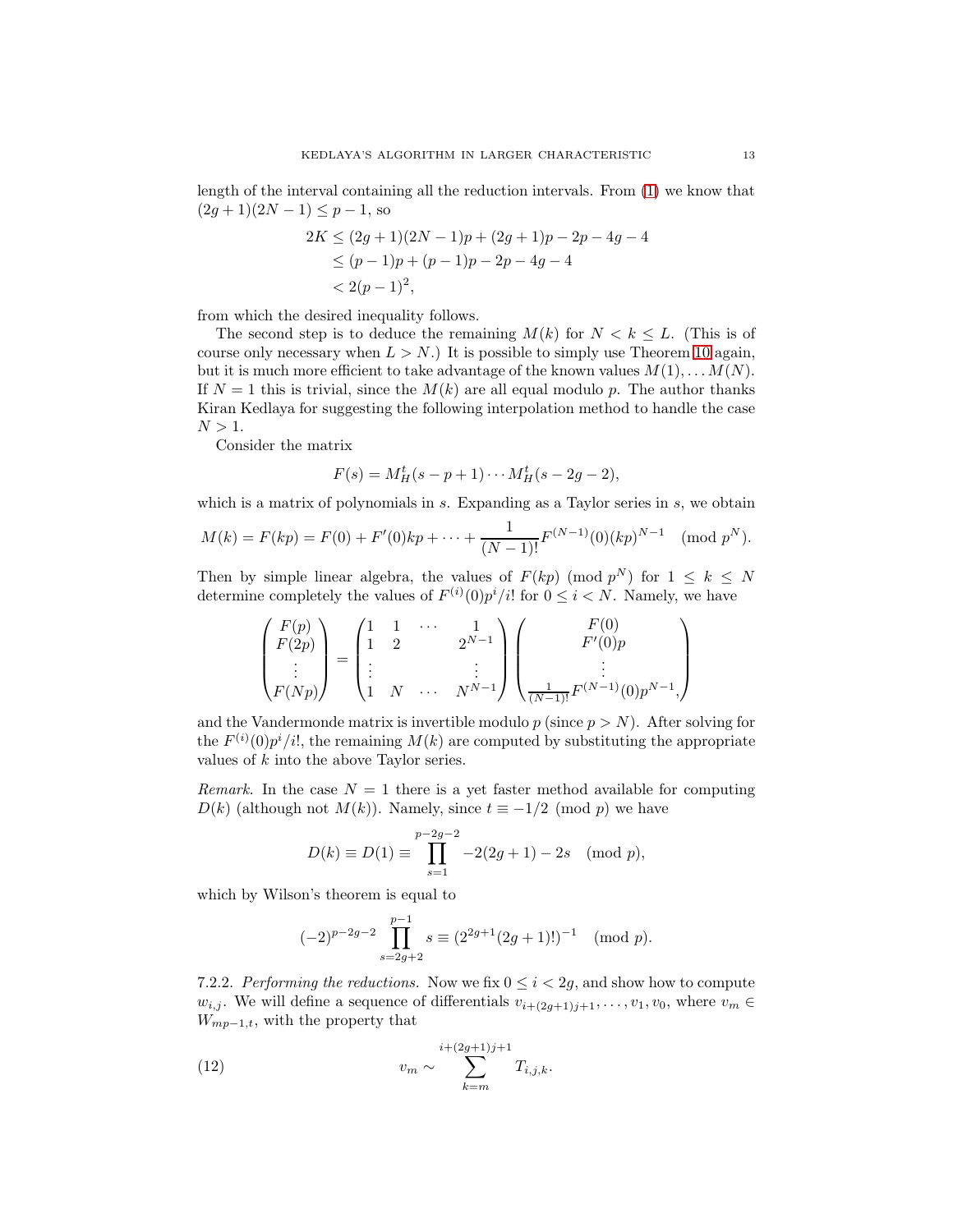In particular we will have  $v_0 \sim T_{i,j}$ , so this  $v_0$  is the  $w_{i,j}$  that we seek. The  $v_m$  are computed with entries in  $R_1$ . However, not all their  $p$ -adic digits will be correct; we will say more about this in a moment.

Naturally, the sequence begins with

$$
v_{i+(2g+1)j+1} = T_{i,j,i+(2g+1)j+1}.
$$

Then, given  $v_m$ , we compute  $v_{m-1}$  as follows. We first move from  $W_{mp-1,t}$  to  $W_{mp-2g-2,t}$ , one step at a time, via the following sequence:

$$
v_m^{(1)} = v_m \qquad \in W_{mp-1,t},
$$
  
\n
$$
v_m^{(2)} = D_H^t (mp - 1)^{-1} M_H^t (mp - 1) v_m^{(1)} \qquad \in W_{mp-2,t},
$$
  
\n
$$
v_m^{(3)} = D_H^t (mp - 2)^{-1} M_H^t (mp - 2) v_m^{(2)} \qquad \in W_{mp-3,t},
$$
  
\n
$$
\vdots
$$

$$
v_m^{(2g+2)} = D_H^t (mp - 2g - 1)^{-1} M^t (mp - 2g - 1) v_m^{(2g+1)} \in W_{mp - 2g - 2, t}.
$$

Using the reduction matrices [\(11\)](#page-11-2) computed above, we set

(13) 
$$
v'_m = D_H^t((m-1)p, mp - 2g - 2)^{-1}M_H^t((m-1)p, mp - 2g - 2)v_m^{(2g+2)},
$$
 and then take one final step to reach

and then take one final step to reach

<span id="page-13-0"></span>
$$
v_{m-1} = T_{i,j,m-1} + D^t_H((m-1)p)^{-1}M^t_H((m-1)p)v'_m \in W_{(m-1)p-1,t}.
$$

If all of the above computations are performed to infinite precision, then it follows from Propositions [6](#page-7-2) and [7](#page-8-1) that if  $v_m$  satisfies [\(12\)](#page-12-0), then also  $v_{m-1}$  also satisfies (12), and then by induction also  $v_0$  satisfies [\(12\)](#page-12-0).

Now we analyse the propagation of errors. To facilitate the analysis, we introduce the following terminology. Suppose that v is a vector of length  $2g + 1$ , with coordinates in  $R_1$ . Let  $\varepsilon(v)$  denote the error term associated to v. That is,  $\varepsilon(v)$ is the difference between the value for  $v$  stored by the machine and the value that would have been obtained for  $v$  if all computations had been performed to infinite precision. We will say that v is  $\ell$ -correct if:

- the  $\ell$ -th coordinate of v is divisible by p;
- the  $\ell$ -th coordinate of  $\varepsilon(v)$  is divisible by  $p^{N+1}$ ; and
- the remaining coordinates of  $\varepsilon(v)$  are divisible by  $p^N$ .

Note that  $v_{i+(2g+1)j+1}$  is 1-correct, since its first coordinate is simply  $B_{j,(2g+1)j}$ , which has been computed in  $R_1$  and is divisible by  $p$ , and the other coordinates are all zero. The following series of claims together show that if  $v_m$  is 1-correct, then also  $v_{m-1}$  is 1-correct. Consequently  $v_0$  is 1-correct, and in particular  $w_{i,j}$  is computed correctly to precision  $p^N$ .

<span id="page-13-1"></span>**Claim 1.** Let 
$$
1 \leq \ell \leq 2g
$$
. If  $v_m^{(\ell)}$  is  $\ell$ -correct, then  $v_m^{(\ell+1)}$  is  $(\ell+1)$ -correct.

*Proof.* We first examine the form of the matrix  $M_H^t(mp-\ell)$ . Let  $P(x)$ ,  $C(s, x)$  and  $C_h(s)$  be the polynomials introduced in Proposition [6.](#page-7-2) We are taking  $s = mp - \ell \equiv$  $-\ell \pmod{p}$  and  $t \equiv -1/2 \pmod{p}$ , so

$$
C(x,s) \equiv -2\ell P(x) + 2xP'(x) \pmod{p}.
$$

In particular the coefficient  $C_{\ell}(s)$  of  $x^{\ell}$  is zero modulo p, so the entry in the  $(\ell+1)$ th row of the last column of  $M_H^t(mp-\ell)$  is zero modulo p. Consequently the contribution to  $v_m^{(\ell+1)}$  from the last entry of  $v_m^{(\ell)}$  satisfies the required conditions.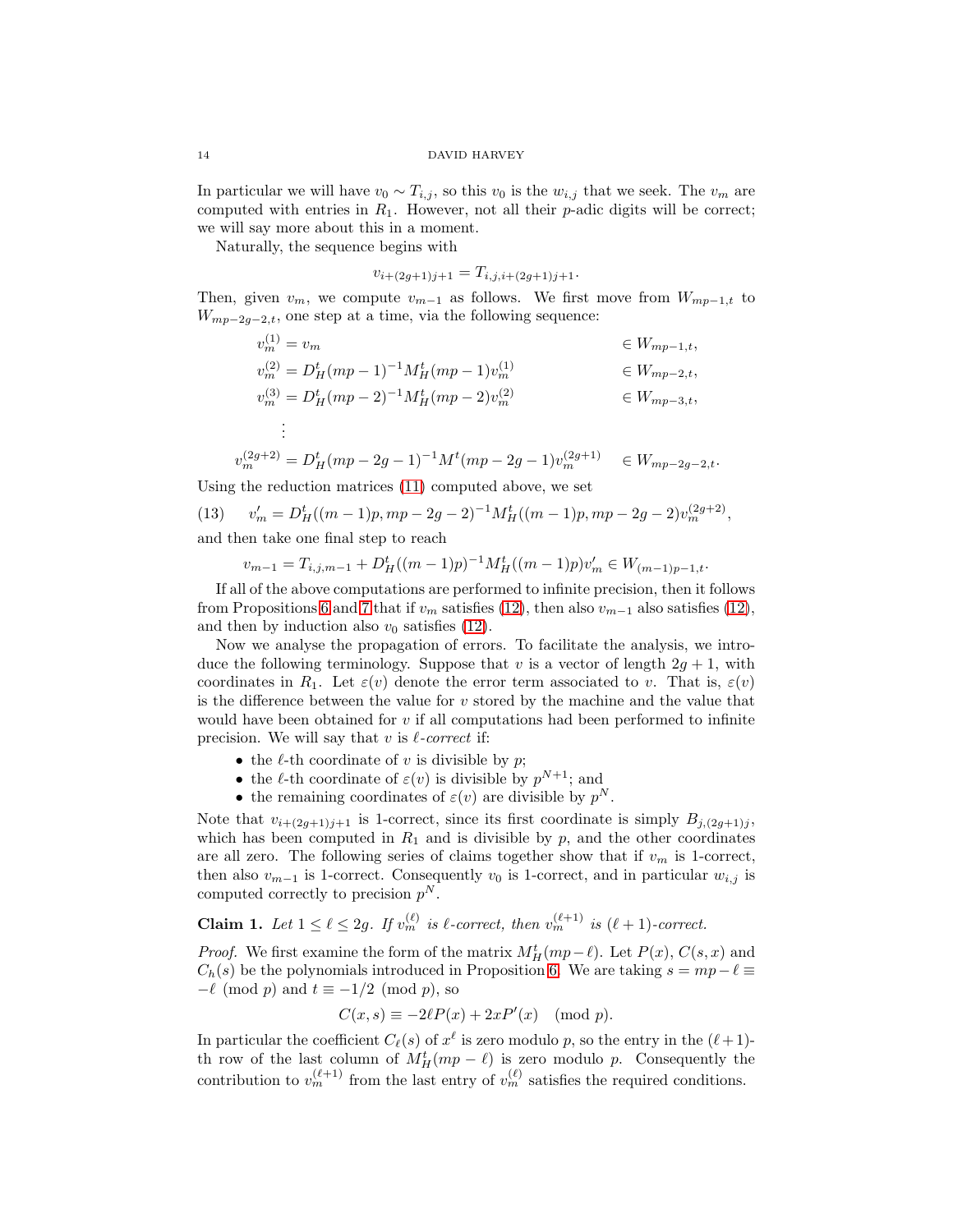Furthermore, it is clear from Proposition [6](#page-7-2) that the only other possibly nonzero entry in the  $(\ell+1)$ -th row appears in the  $\ell$ -th column. Therefore  $v_m^{(\ell+1)}$  also receives a contribution from the  $\ell$ -th entry of  $v_m^{(\ell)}$ , which by hypothesis already satisfies the required conditions.

Finally, the denominator

$$
D_H^t(mp-\ell) = (2g+1)(2t-1) - 2s \equiv -2((2g+1)-\ell) \pmod{p}
$$

is a unit, so dividing by it does not disturb  $\ell$ -correctness.

**Claim 2.** If  $v_m^{(2g+1)}$  is  $(2g+1)$ -correct, then  $v_m^{(2g+2)}$  is correct modulo  $p^N$ .

*Proof.* Let  $w = M_H^t (mp - 2g - 1)v_m^{(2g+2)}$ . We have

<span id="page-14-0"></span>(14) 
$$
D_H^t(mp-2g-1) = (2g+1)(2t-1) - 2(mp-2g-1) \equiv 0 \pmod{p},
$$

so by the definition of  $M_H^t$ , the first 2g columns of  $M_H^t(mp-2g-1)$  are zero modulo p. Since the first 2g coordinates of  $v_m^{(2g+1)}$  are correct modulo  $p^N$ , the contribution they make to w is divisible by p and correct modulo  $p^{N+1}$ . The contribution from the last coordinate of  $v_m^{(2g+1)}$  is by hypothesis already divisible by p and correct modulo  $p^{N+1}$ .

We deduce that w is divisible by p and correct modulo  $p^{N+1}$ . It suffices now to show that the valuation of  $D_H^t(mp-2g-1)$  is precisely 1. Since we know it is odd and divisible by p, we must bound its absolute value below  $p^2$ . From [\(14\)](#page-14-0) and the definition of  $t$  we have

$$
D_H^t(mp-2g-1) = ((2g+1)(2j+1) - 2m)p,
$$

and then the desired result follows from [\(1\)](#page-0-0), since  $0 \le m \le (2g+1)(j+1)-1$ .  $\Box$ 

**Claim 3.** If  $v_m^{(2g+2)}$  is correct modulo  $p^N$ , then so is  $v'_m$ .

*Proof.* By [\(13\)](#page-13-0) it suffices to show that  $D_H^t((m-1)p, mp - 2g - 2)$  is a unit. The latter quantity is

$$
\prod_{s=(k-1)p+1}^{kp-2g-2} (2g+1)(2t-1) - 2s \equiv \prod_{s=1}^{p-2g-2} -2((2g+1)+s) \pmod{p}
$$

since  $t \equiv -1/2 \pmod{p}$ , so it is a unit.

Remark. In the above proof, we only needed the values of  $M_H^t((m-1)p, mp-2g-2)$ and  $D^t_H((m-1)p, mp-2g-2)$  modulo  $p^N$ , not modulo  $p^{N+1}$ . This is why it is possible to do almost all of the work in the horizontal reductions using only N digits.

# **Claim 4.** If  $v'_m$  is correct modulo  $p^N$ , then  $v_{m-1}$  is 1-correct.

Proof. The same argument used in the proof of Claim [1](#page-13-1) shows that the first row of  $M_H^t((m-1)p)$  is entirely zero modulo p, and that  $D_H^t((m-1)p)$  is a unit. Therefore the contribution to  $v_{m-1}$  from  $v'_{m}$  is 1-correct. The contribution from  $T_{i,j,m-1}$  is also 1-correct.

$$
\overline{\phantom{0}}
$$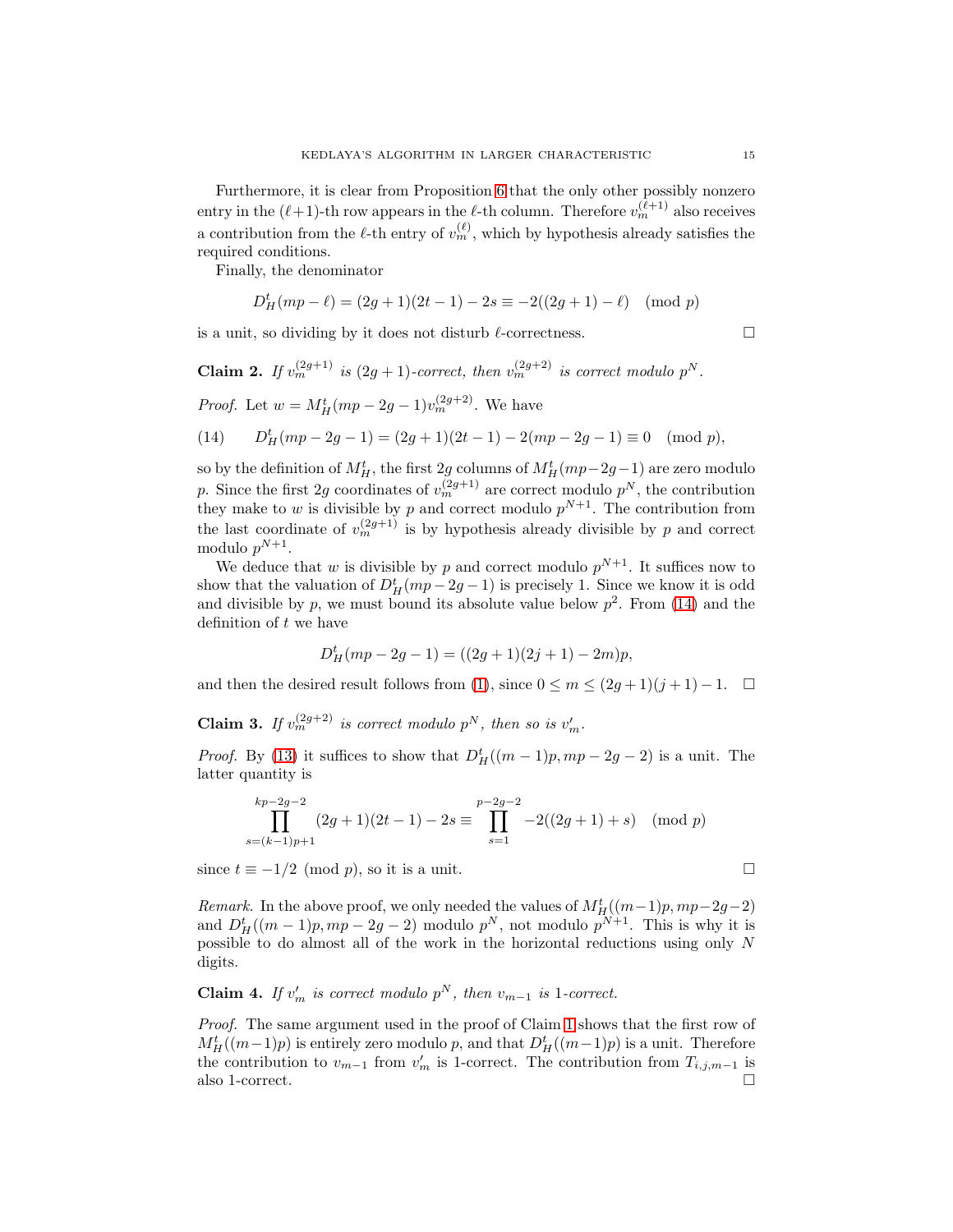7.3. Vertical reduction phase. We first prove some lemmas that will be used to analyse the error propagation in the vertical reduction phase.

<span id="page-15-0"></span>**Lemma 11.** If  $t \equiv 1/2 \pmod{p}$ , then  $M_V(t)$  is invertible modulo p.

*Proof.* Under the hypothesis on t, it follows from the definition of  $M_V(t)$  that the entries of its  $(i + 1)$ -th column are given by the coefficients of  $S_i'(x)$ . To show that  $M_V(t)$  is invertible modulo p, it suffices to show that the  $\overline{S}'_i$  $i<sub>i</sub>(x)$  are linearly independent over  $\mathbf{F}_q$ . If  $\sum_{i=0}^{2g-1} \lambda_i \overline{S}'_i$  $i_i(x) = 0$  is some linear relation, then we may integrate (permissible, by [\(1\)](#page-0-0)) to obtain  $\sum_{i=0}^{2g-1} \lambda_i \overline{S}_i(x) = \lambda_{2g}$  for some  $\lambda_{2g} \in \mathbf{F}_q$ . Multiplying this by  $\overline{Q}'(x)$ , and using [\(7\)](#page-6-1), we obtain

$$
\sum_{i=0}^{2g-1} \lambda_i x^i \equiv \lambda_{2g} \overline{Q}'(x) \pmod{\overline{Q}(x)}.
$$

But  $1, x, \ldots, x^{2g-1}, \overline{Q}'(x)$  are linearly independent in  $\mathbf{F}_q[x]/\overline{Q}(x)$ , since  $Q'(x)$  has degree 2g and unit leading term (again due to [\(1\)](#page-0-0)). This forces every  $\lambda_i = 0$ .  $\Box$ 

Remark. It would be interesting to characterise the values of t for which  $M_V(t)$  is singular modulo p. For instance, in the case of an elliptic curve, Example [5](#page-7-3) shows that  $M_V(t)$  is singular precisely when  $t \equiv 7/6 \pmod{p}$  or  $t \equiv 5/6 \pmod{p}$ . By studying the kernels and images of such maps, it may be possible to reduce the working precision in the vertical reduction steps from  $p^{N+1}$  to  $p^N$ , as was done for the horizontal reductions.

<span id="page-15-1"></span>**Lemma 12.** If  $t_0 \equiv -1/2 \pmod{p}$ , then  $M_V(t_0, t_0 + p)$  is zero modulo p.

*Proof.* Since  $M_V(t_0, t_0 + p)$  modulo p only depends on  $t_0$  modulo p, we may assume that  $t_0 = (p-1)/2$ .

Let

$$
X = D_V(t_0, t_0 + p + 1)^{-1} M_V(t_0, t_0 + p + 1)
$$

be the reduction map from  $W_{-1,t_0+p+1}$  to  $W_{-1,t_0}$ . First we will show that pX is integral. It is easy to check that  $p^2 X$  is integral, by inspecting the powers of p dividing  $D_V(t_0, t_0 + p + 1)$ , but the integrality of pX requires more work. The proof is very similar to the proof of [\[Ked01,](#page-20-0) Lemma 2]. Let  $\omega \in W_{-1,t_0+p+1}$ , say

$$
\omega = F(x)y^{-2(t_0+p+1)}dx/y,
$$

where  $F \in \mathbf{Z}_q[x]$  has degree at most  $2g - 1$ . Let  $\eta = X\omega$ , and write

$$
\eta = G(x)y^{-2t_0}dx/y
$$

where  $G \in \mathbf{Q}_q[x]$  has degree at most  $2g - 1$ . We need to show that p $\eta$  is integral.

Since X is a reduction map,  $\omega$  and  $\eta$  are cohomologous, and the discussion preceding Proposition [3](#page-6-2) shows that  $\omega - \eta = dH$  where

$$
H = \sum_{t=t_0+1}^{t_0+p+1} H_t(x) y^{-2t+1}
$$

for some polynomials  $H_t \in \mathbf{Q}_q[x]$  of degree at most 2g. We may now use the same argument as in the proof of  $Ked01$ , Lemma 2 (namely, comparing the y-expansions of  $\omega$ ,  $\eta$  and dH around each root of  $Q(x)$  to deduce that  $m\eta$  is integral, provided that  $m/(2t-1)$  is integral for  $t_0 \le t \le t_0 + p + 1$ . In particular p $\eta$  is integral, since we have assumed that  $t_0 = (p-1)/2$ .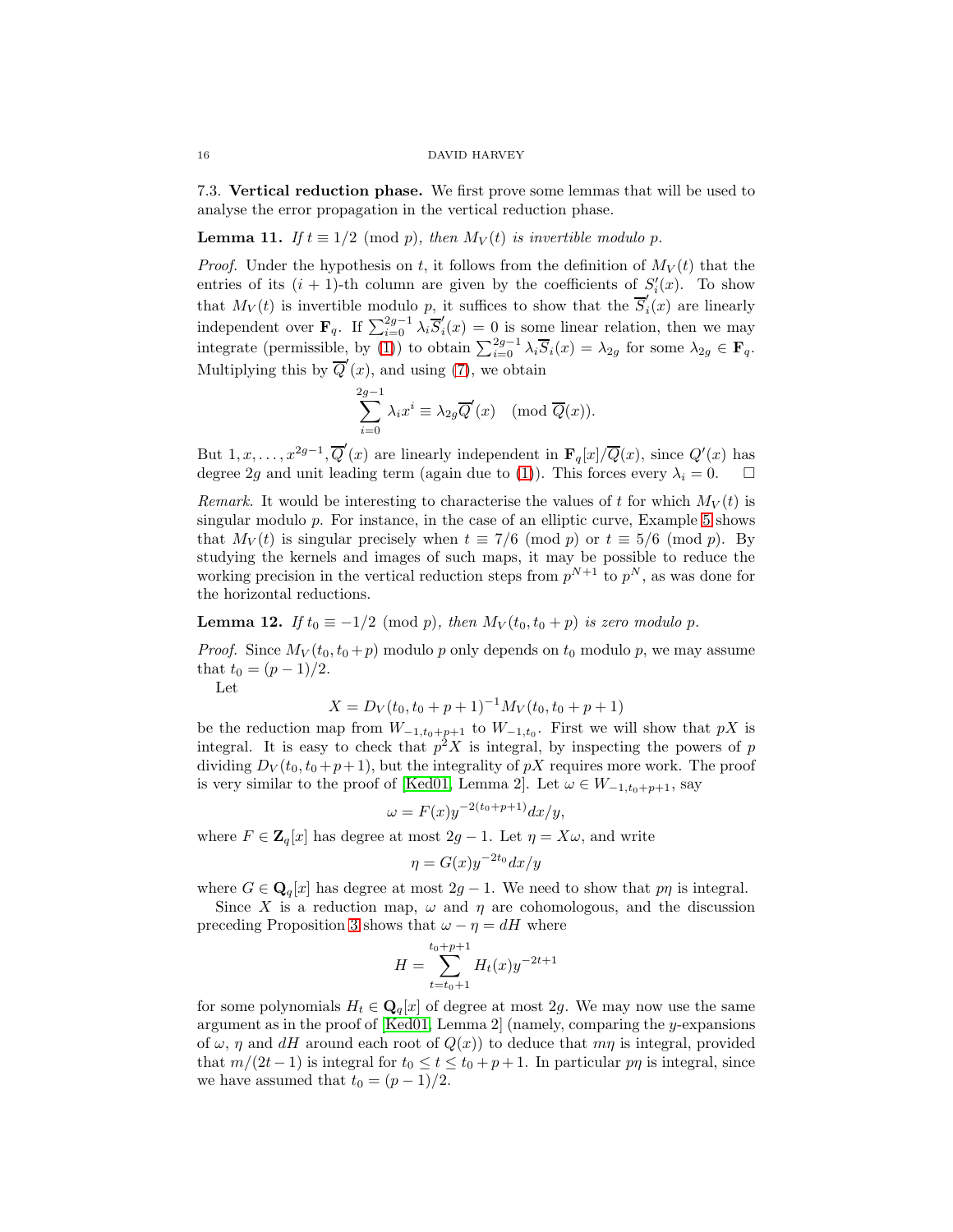Now we may finish the proof of the lemma. We have

$$
X = D_V(t_0, t_0 + p + 1)^{-1} M_V(t_0, t_0 + p) M_V(t_0 + p + 1).
$$

By Lemma [11](#page-15-0) we know that  $M_V(t_0 + p + 1)$  is invertible modulo p, so its inverse is integral. Rearranging, we obtain

$$
M_V(t_0, t_0 + p) = D_V(t_0, t_0 + p + 1) X M_V(t_0 + p + 1)^{-1}.
$$

Note that  $D_V(t_0, t_0 + p + 1) = \prod_{t=t_0+1}^{t_0+p+1} (2t-1)$  is divisible by  $p^2$ , since the first and last factors in the product are zero modulo  $p$ . The integrality of  $pX$  then implies that  $M_V(t_0, t_0 + p)$  is zero modulo p.

Now we may describe the vertical reduction phase. The input consists of the differentials  $w_{i,j}$  computed via the horizontal reductions. The output will be a collection of differentials  $w_i \in W_{-1,0}$  for  $0 \leq i < 2g$  that are cohomologous to  $T_i$ , and correct modulo  $p^N$ .

The first step is to compute the vertical reduction matrices

$$
M_j = \begin{cases} M_V\left(0, \frac{p-1}{2}\right) & j = 0, \\ M_V\left(\frac{(2j-1)p-1}{2}, \frac{(2j+1)p-1}{2}\right) & 1 \le j < N, \end{cases}
$$

and similarly for  $D_j$ , using Theorem [10,](#page-9-2) with entries in  $R_1$ . The invertibility hypotheses of Theorem [10](#page-9-2) are satisfied, because the total reduction length K satisfies

$$
K = \frac{(2(N-1)+1)p - 1}{2} < \frac{(2N-1)p}{2}.
$$

The latter is bounded by  $p^2/6$  from [\(1\)](#page-0-0), so certainly  $\sqrt{K} + 1 < p$ .

For  $j \geq 1$ , observe that  $D_j$  has valuation precisely 1, because in the product

$$
D_j = \prod_{t=\frac{1}{2}((2j-1)p+1)}^{\frac{1}{2}((2j+1)p-1)} (2t-1),
$$

the only term divisible by  $p$  is the first one, and [\(1\)](#page-0-0) implies that it is less than  $p^2$ . Furthermore,  $M_j$  is zero modulo p by Lemma [12.](#page-15-1) Since  $M_j$  and  $D_j$  have been computed modulo  $p^{N+1}$ , we can therefore compute the (integral) matrix

$$
X_j = D_j^{-1} M_j
$$

correctly modulo  $p^N$ . For the  $j = 0$  case, the product for  $D_0$  shows that it is a unit, so  $X_0 = D_0^{-1}M_0$  may be computed modulo  $p^N$  as well. Note that  $X_j$  is the vertical reduction map from  $W_{-1,\frac{1}{2}((2j+1)p-1)}$  to  $W_{-1,\frac{1}{2}((2j-1)p-1)}$  for  $j \ge 1$ , and to  $W_{-1,0}$  for  $j=0$ .

Now we fix  $0 \leq i < 2g$ , and show how to compute  $w_i$ . We define a sequence of differentials

$$
v_{N-1} = w_{i,N-1} \qquad \in W_{-1,\frac{1}{2}((2N-1)p-1)},
$$
  
\n
$$
v_{N-2} = w_{i,N-2} + X_{N-1}v_{N-1} \qquad \in W_{-1,\frac{1}{2}((2N-3)p-1)},
$$
  
\n
$$
\vdots
$$
  
\n
$$
v_0 = w_{i,0} + X_1v_1 \qquad \in W_{-1,\frac{1}{2}(p-1)}.
$$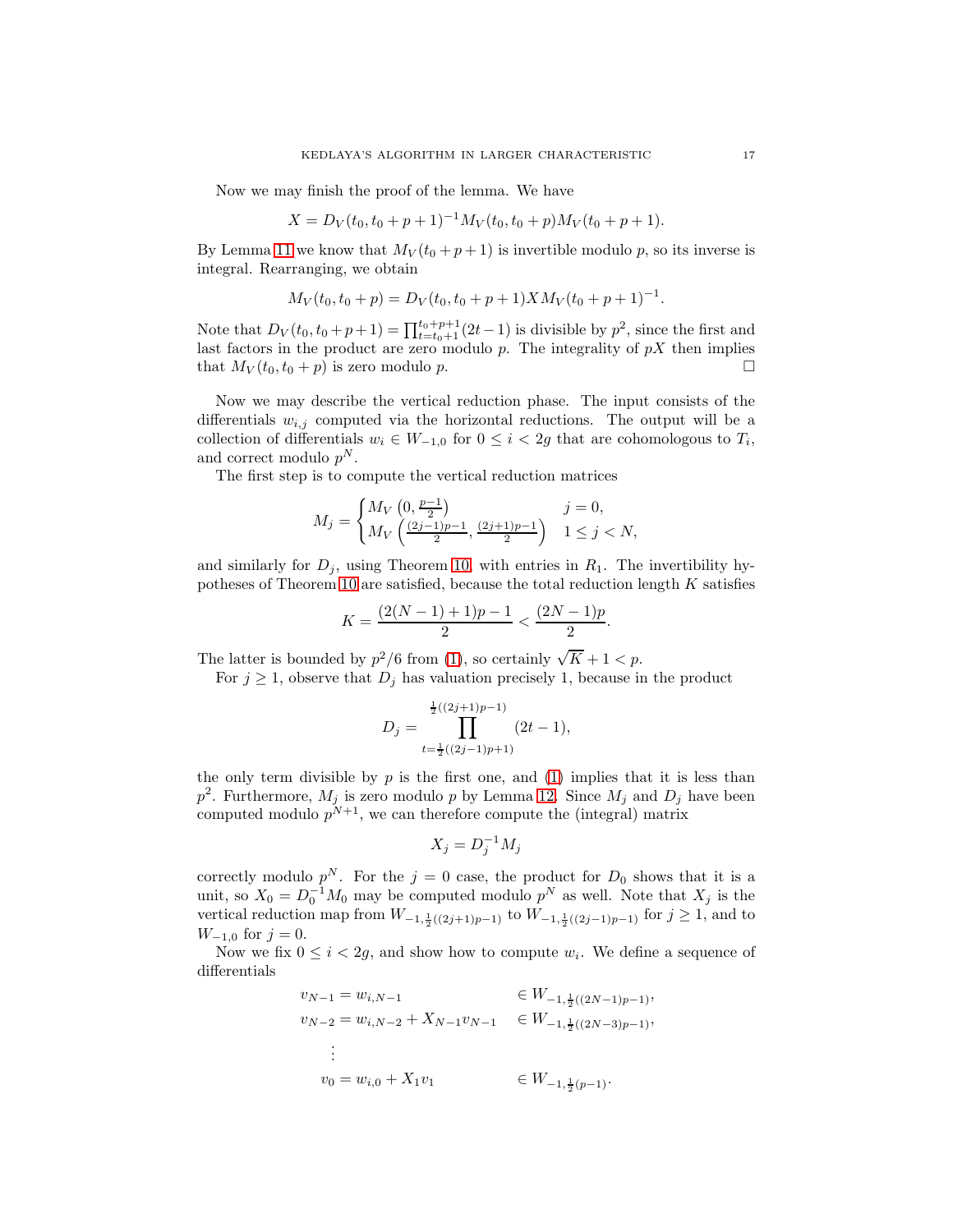Using Proposition [4,](#page-6-3) one checks by induction that

$$
v_m \sim \sum_{j \ge m} T_{i,j}
$$

for each  $1 \leq m \leq N-1$ , and that the coefficients of  $v_m$  are correct modulo  $p^N$ . Finally one puts  $w_i = X_0v_0 \in W_{-1,0}$ , which by Proposition [4](#page-6-3) is cohomologous to  $T_i$ , and again its coefficients are correct modulo  $p^N$ .

Remark. In the case  $N = 1$ , it is only necessary to compute  $M_0$  modulo p, rather than modulo  $p^2$  as described above, since no divisions by p are involved at all. It is not clear to the author whether a similar optimisation is available when  $N > 1$ .

## 7.4. Complexity analysis.

Proof of Theorem [1.](#page-0-1) We first consider the time spent in the applications of The-orem [10,](#page-9-2) which will be the dominant step when  $p$  is large compared to  $N$  and g. For both  $R_0 = \mathbb{Z}_{p^n}/(p^N)$  and  $R_1 = \mathbb{Z}_{p^n}/(p^{N+1})$ , basic ring operations (addition, multiplication) have bit-complexity  $\tilde{O}(Nn \log p)$ , and the costs of polynomial and matrix arithmetic over  $R_i$  are given by  $\mathsf{M}(d) = \mathcal{O}(dNn \log p)$  and  $MM(m) = \tilde{O}(m^{\omega}Nn \log p)$ . For the horizontal reductions, for each of N rows, we applied Theorem [10](#page-9-2) with  $K = O(pN)$  and  $m = O(q)$ . Therefore each row costs  $\tilde{O}(p^{1/2}N^{3/2}g^{\omega}n)$ . For the vertical reductions, we applied Theorem [10](#page-9-2) once, also with  $K = O(pN)$  and  $m = O(g)$ . Therefore the total time is  $O(p^{1/2}N^{5/2}g^{\omega}n)$ .

Now we estimate the time for the remaining steps, which for sufficiently large  $p$ will be negligible.

Computing the coefficients  $C_{j,r}$  in Proposition [2](#page-4-3) requires only  $O(N^2g^2)$  ring operations, even if naive polynomial multiplication is used. In the formulae for the  $B_{j,r}$ , computing all the necessary binomial coefficients requires  $O(N^2)$  ring operations, and then computing all the  $B_{j,r}$  requires  $O(N^2g)$  ring operations. Therefore computing the  $B_{j,r}$  requires  $O(N^2g^2)$  ring operations altogether.

Solving [\(7\)](#page-6-1) for each i requires  $O(g^2)$  ring operations, even by the naive Euclidean extended GCD algorithm, so computing the coefficients of  $M_V(t)$  needs at most  $O(g^3)$  ring operations. Computing the coefficients of  $M_H^t(s)$  for each of the N required values of t requires  $O(Ng)$  ring operations.

In the horizontal reduction phase, computing the inverse of the Vandermonde matrix requires  $O(N^3)$  ring operations. Then for each of N rows we must perform the following steps. First, compute the values of  $F^{(i)}(0)p^i/i!$ , costing  $O(N^2g^2)$  ring operations. Then use these values to compute  $M(k) = F(kp)$  for  $O(Ng)$  values of k; for each k this costs  $O(Ng^2)$  ring operations, so over all k this costs  $O(N^2g^3)$ . The total cost over all rows is  $O(N^3 g^3)$  ring operations.

Finally we must account for the 'single step' reductions during the horizontal reduction phase, as these were performed without the assistance of Theorem [10.](#page-9-2) Each matrix-vector multiplication requires only  $O(g)$  ring operations, due to the sparsity of the matrices. For each of N rows, for each of  $O(Ng)$  values of m, and for each of  $O(g)$  values of i, there are  $O(g)$  such steps, for a total cost of  $O(N^2g^4)$ ring operations.

Altogether the cost is  $O(N^3g^4)$  ring operations, with corresponding bit-complexity  $\widetilde{O}(N^4g)$  $\Box$ <sup>4</sup>n log p).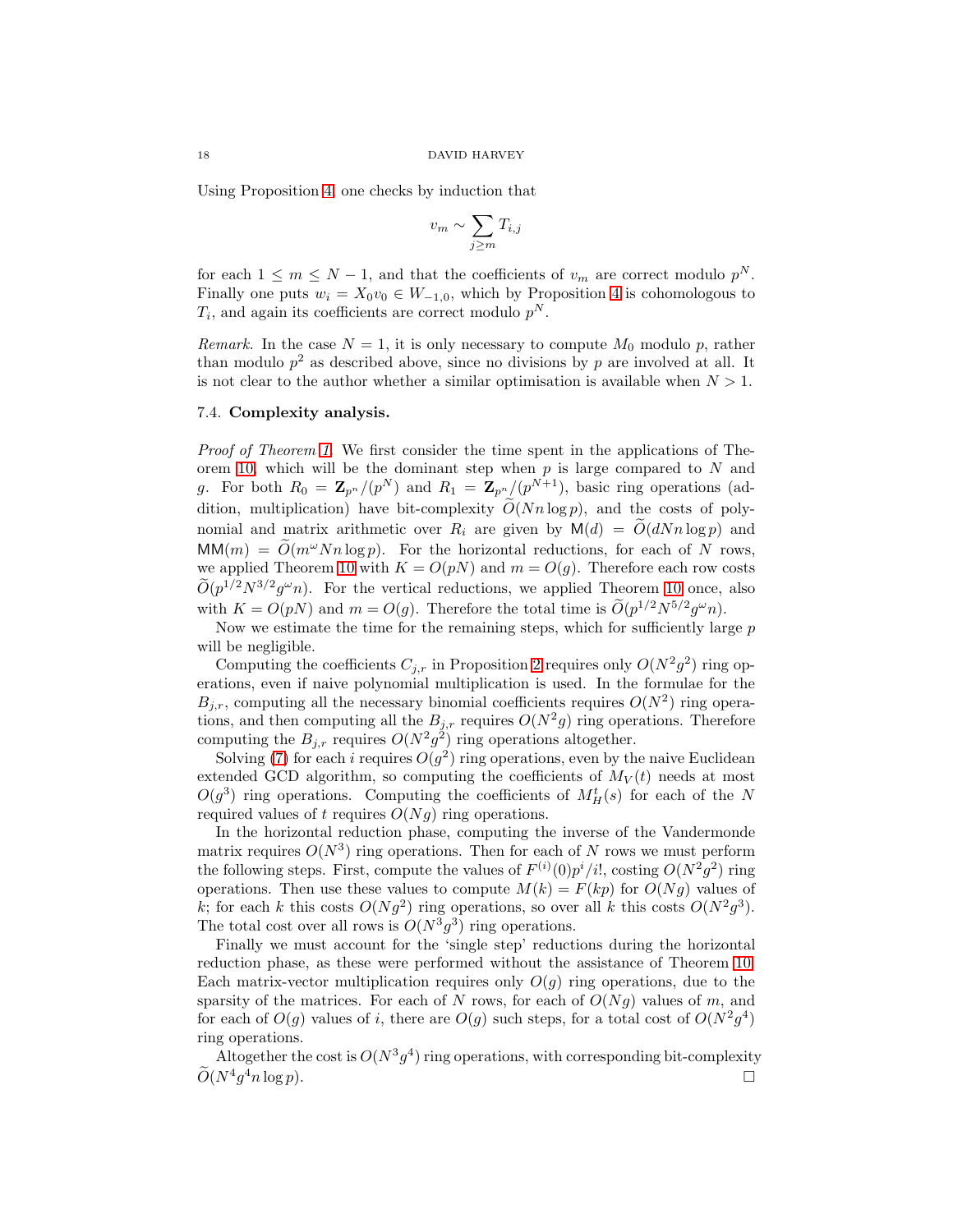## 8. Sample computations

<span id="page-18-0"></span>The author implemented the main algorithm in C++, only for the case  $n = 1$ , using Victor Shoup's NTL library ([\[Sho07\]](#page-20-9), version 5.4) for the polynomial arithmetic. The implementation uses the middle product algorithm [\[HQZ04\]](#page-20-10) for the key polynomial shifting step, as suggested in [\[BGS07,](#page-20-6) p. 1786]; this was made trivial thanks to Shoup's wonderfully modular FFT code. The matrix multiplication steps use the naive  $O(n^3)$  algorithm.

The source code is freely available under a GPL license from the author's web page, http://math.harvard.edu/~dmharvey/. The functionality has been made available in the SAGE computer algebra system (version 2.5.1 and later) [\[SJ05\]](#page-20-11). An example session:

```
sage: R.<x> = PolynomialRing(ZZ)
sage: from sage.schemes.hyperelliptic_curves.frobenius import frobenius
sage: frobenius(p = 10007, N = 3, Q = x^5 + 2*x + 1)
 [844821791581 220205295882 761288372988 276316151941]
 [380371243619 656847071320 602083441024 781051879529]
 [435515877861 568305615656 204167847992 67069787872]
 [365277275232 293850471444 438804747301 298366229783]
```
The following sample computations were performed on a 1.8 GHz AMD Opteron processor running Linux; many thanks to William Stein for offering this machine for the computations. The machine has 64GB of RAM and 16 cores, but only a single core was used. The compiler used was  $\text{GCC } 4.1.2$  with optimisation flag  $-03$ , and NTL was linked with the GMP library (version 4.2.1, with Pierrick Gaudry's AMD assembly patch) for the underlying integer arithmetic.

8.1. Dependence on  $p$ . Table [1](#page-18-1) shows the time used to compute the Frobenius matrix over a range of p for the genus two curve  $y^2 = x^5 - 11x^4 + 7x^3 - 5x^2 +$  $3x - 2$ , with precision  $N = 3$ . From Theorem [1,](#page-0-1) one expects the running time to approximately double for every four-fold increase in p.

| $\mathcal{p}$               | time                   | <i>v</i> time               |                        | $p$ time |                             |
|-----------------------------|------------------------|-----------------------------|------------------------|----------|-----------------------------|
| $\sqrt{2^{14}+27}$ 0.25 sec |                        | $\sqrt{2^{24}+43}$ 30.8 sec |                        |          | $\sqrt{2^{34}+23}$ 27.5 min |
|                             | $2^{16}+1$ 0.56 sec    |                             | $2^{26} + 15$ 1.06 min |          | $2^{36} + 31$ 1.00 hours    |
|                             | $2^{18}+3$ 2.80 sec    |                             | $2^{28}+3$ 2.26 min    |          | $2^{38} + 7$ 2.62 hours     |
|                             | $2^{20} + 7$ 6.33 sec  |                             | $2^{30} + 3$ 5.32 min  |          | $2^{40} + 15$ 6.39 hours    |
|                             | $2^{22} + 15$ 15.0 sec |                             | $2^{32} + 15$ 11.1 min |          | $2^{42} + 15$ 13.5 hours    |

<span id="page-18-1"></span>TABLE 1. Running times for  $g = 2$  and  $N = 3$ 

8.2. Near-cryptographic sizes. For the purposes of constructing secure cryptosystems, it is useful to be able to determine the zeta function of a hyperelliptic curve C of low genus over a large prime field  $[CFA<sup>+</sup>06, Ch. 23]$ . In particular one hopes to find a curve whose Jacobian order  $\#J(C/\mathbf{F}_p)$  is prime (or is a prime multiplied by a very small integer) and sufficiently large.

For genus three and four, we ran our implementation on a single curve over the largest prime field that seemed feasible with the given hardware. We were able to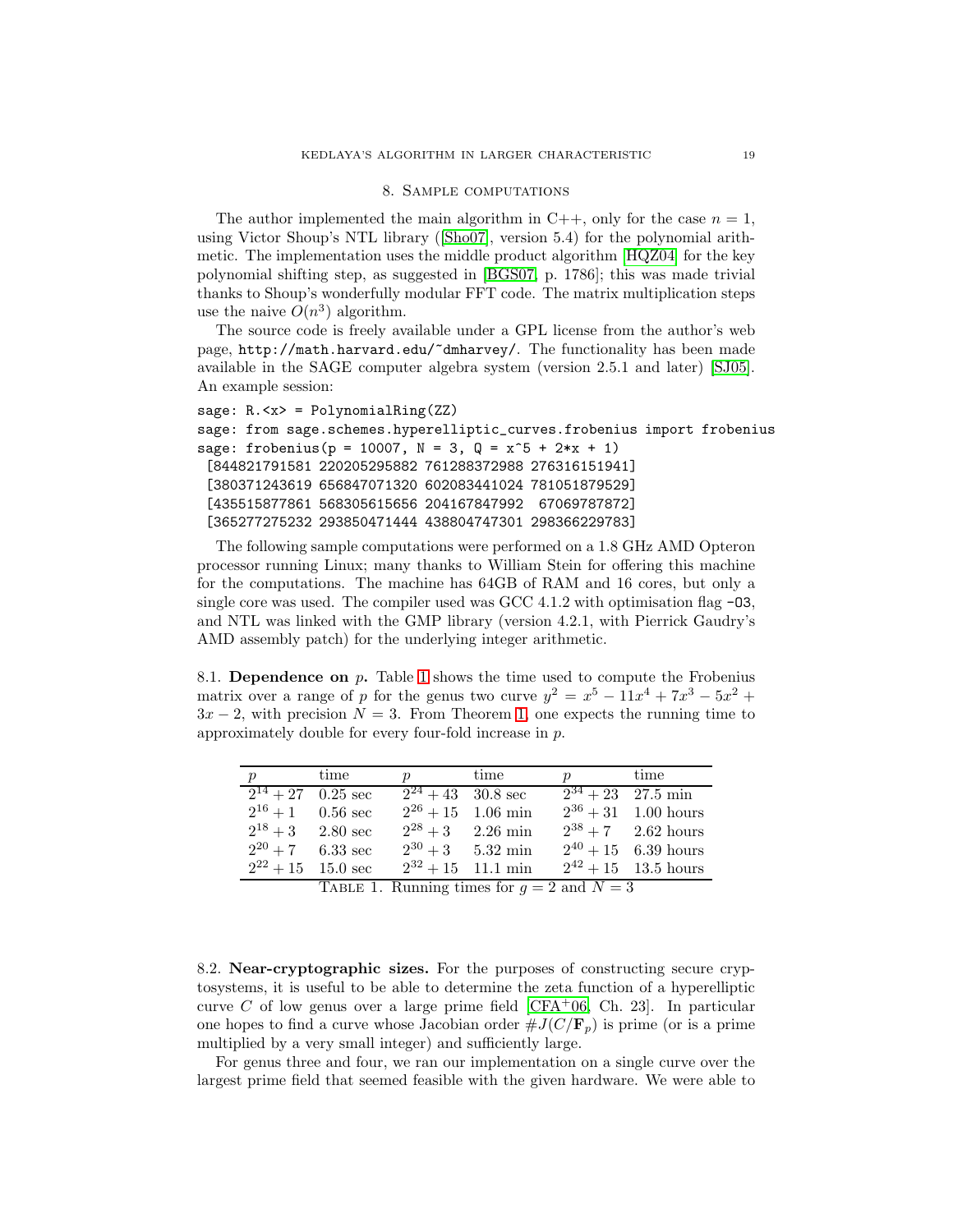determine the zeta function for a curve whose Jacobian approaches a cryptographically useful size, although there is still a gap to overcome. Handling a genus two curve with a large enough Jacobian is clearly out of reach of this technique.

Thanks to Kiran Kedlaya for his assistance in using the MAGMA computer algebra system to perform some of the computations below.

8.2.1. Genus three. We computed the characteristic polynomial of Frobenius modulo  $p$  for the curve

$$
y^2 = x^7 + 17x^6 + 13x^5 + 11x^4 + 7x^3 + 5x^2 + 3x + 2
$$

defined over  $\mathbf{F}_p$  where  $p = 2^{50} - 27$ . The running time was 40 hours, and peak memory usage was 16 GB.

This determines  $\#J(C/\mathbf{F}_p)$  modulo p, within an interval of width  $O(p^{3/2})$ . The search space is only  $O(p^{1/2})$ , so MAGMA's baby-step/giant-step implementation is easily able to recover the Jacobian order. From this we inferred that the characteristic polynomial of Frobenius is

$$
(X6 + p3) + a1(X5 + p2X) + a2(X4 + pX2) + a3X3,
$$

where

$$
a_1 = -8207566,
$$
  
\n
$$
a_2 = 336549388766991,
$$
  
\n
$$
a_3 = 17004180735172175425188.
$$

The order of the Jacobian over  $\mathbf{F}_p$  is

$$
1427247682301531613968301082755745957628851920 \sim 2^{150}.
$$

8.2.2. Genus four. We computed the characteristic polynomial of Frobenius modulo  $p^2$  for the curve

$$
y^{2} = x^{9} - 23x^{8} + 19x^{7} - 17x^{6} + 13x^{5} - 11x^{4} + 7x^{3} - 5x^{2} + 3x - 2
$$

defined over  $\mathbf{F}_p$  where  $p = 2^{44} + 7$ . The running time was 45 hours, and peak memory usage was 34 GB.

This does not pin down the zeta function precisely, but it produces a short list of four candidates, which we checked in MAGMA by testing which proposed Jacobian order m satisfied  $mP = 0$  for a number of random points P defined over  $\mathbf{F}_p$ . We found that the characteristic polynomial of Frobenius is

$$
(X8 + p4) + a1(X7 + p3X) + a2(X6 + p2X2) + a3(X5 + pX3) + a4X4,
$$

where

$$
a_1 = 2394254,
$$
  
\n
$$
a_2 = 29576915959850,
$$
  
\n
$$
a_3 = 88182558522652238508,
$$
  
\n
$$
a_4 = 536178748943545477971279916.
$$

The order of the Jacobian over  $\mathbf{F}_p$  is

$$
95780984339838343855809310281601230464609800042292722 \sim 2^{176}.
$$